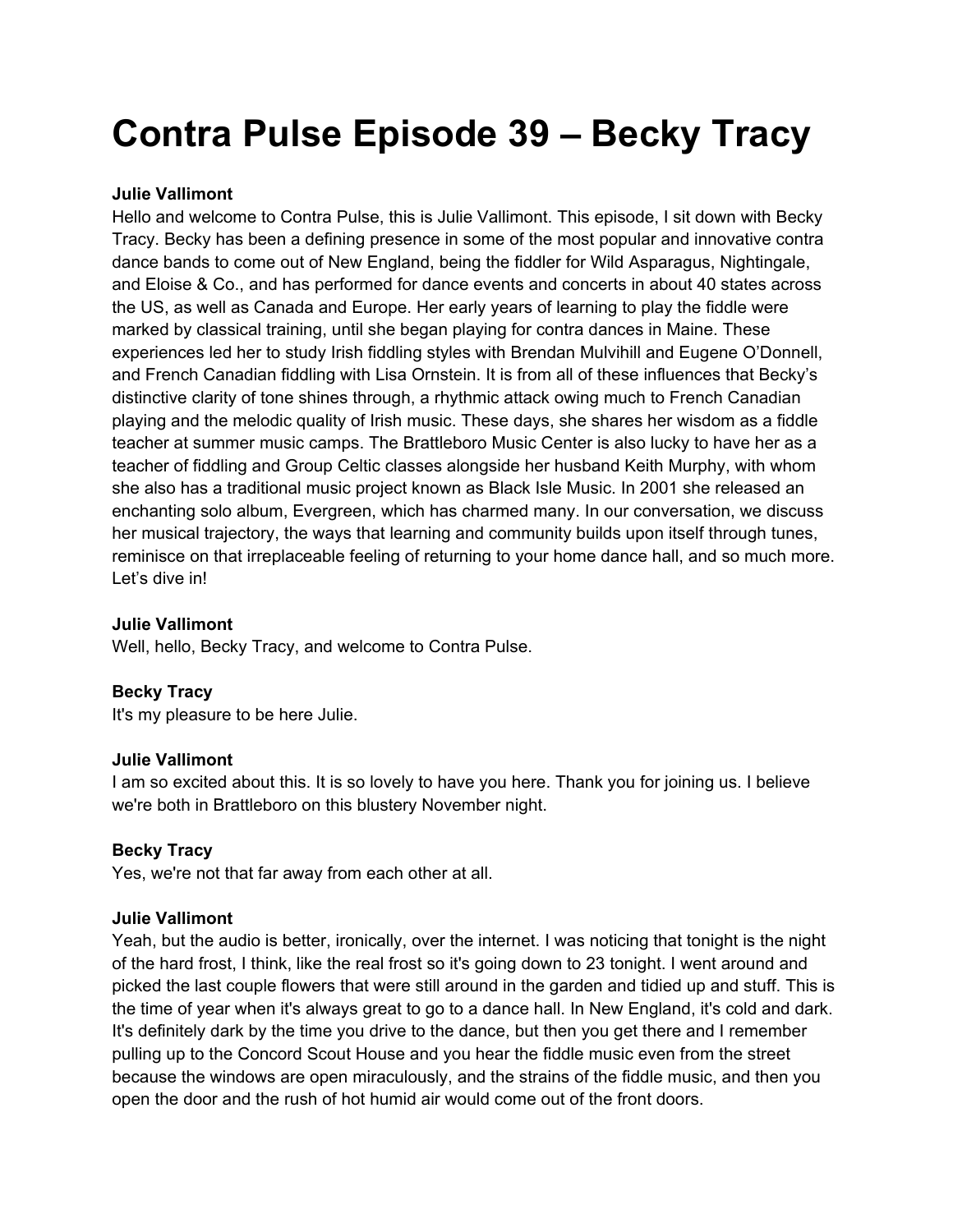When you say that thing what I think of were, like, the first dances that I went to sort of as an adult, when I was really on my own. And that was in Maine, and going up to the Bowdoinham dances. I remember going in the winter, and we'd go by the ice fishermen that were there on the water just before coming up to the hill and this light would be spilling out of the hall. And then the music would be spilling out of the hall and exactly the same as you were describing the heat and humidity as you entered the hall.

# **Julie Vallimont**

That's so evocative. And it's like the late fall can be kind of gloomy. The contrast between like, you know, we're all a little cold and creaky and maybe we're tired after our day, 15 minutes in that hall, with just that feeling of joy and energy and movement. It's like an emotional hot tub sort of thing. Like all of a sudden, you feel warm and happy and just all that concentrated joy in one place is amazing. I feel like fall and winter are my favorite times to contra dance to me when it's cold outside and warm inside. Maybe not for everybody but for me, they're always my favorite.

# **Becky Tracy**

Exactly.

# **Julie Vallimont**

Well, I am so excited to hear a little bit about your back story and how you ended up playing for contras. I know that it's part of your family growing up, but why don't we start from the very beginning and talk about how you started playing fiddle and then eventually how you found your way to playing for dances.

# **Becky Tracy**

So in my family, I have four sisters, and I am the fourth, so it's five girls. I'm the fourth of those five girls and everyone played an instrument before me so there was always this desire to be like them because they were much older than me. But I had to wait. I knew at five years old that I wanted to play, but I had to wait until it was introduced in the school. I did the thing that a lot of people do, they grew up playing through the school system, taking lessons, doing recitals, the whole bit. I finally had a really lovely teacher in high school. And then when I went off to college, I also had an amazing classical, all classical, but I wasn't necessarily a great classical player. I loved playing, I was totally one of those ear people who would cheat and learn the music. I'd kind of follow along on the page, but I would be learning the music by ear. So I'd sort of get it as the orchestra was forming, doing their stuff and then as I got to know it, because of my ears, then I would be able to play it. So the connection to playing by ear was, it was always there. When I was in about middle school, I mean, I also grew up dancing because my dad was calling and he was calling for Girl Scouts, and the local schools and just little community dances. I would always go to those, he would drag us along. Sometimes he would have a band, not very often, most of the time he had his cases of 78's and his record player just like so many of those callers did. But the bands, that was something. There was a formative moment when I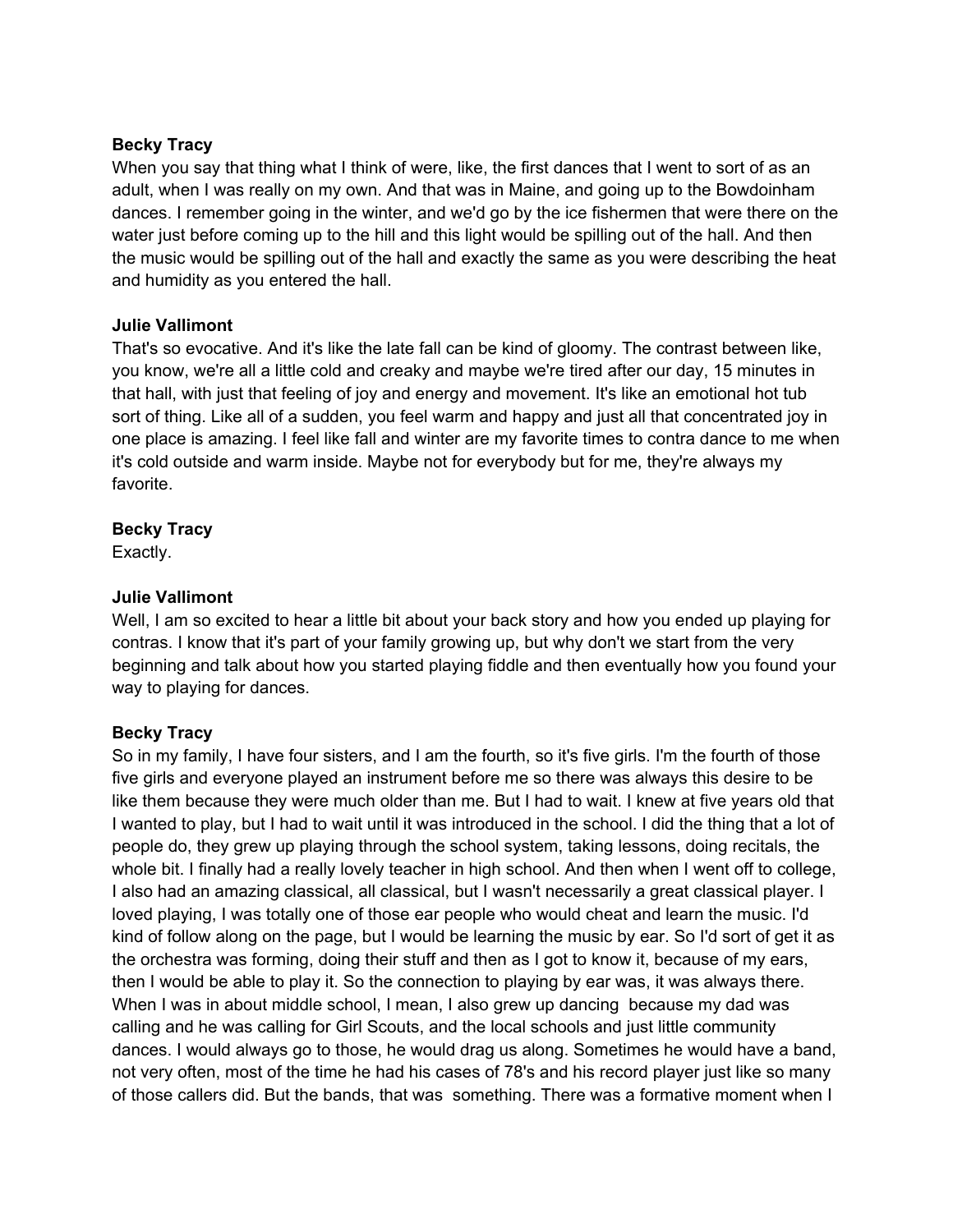was about 16 and Welling and Wallach were playing. Will Welling and Bill Wallach. Have you heard of those guys before?

#### **Julie Vallimont**

I have heard of Bill Wallach.

## **Becky Tracy**

The mandolin player. And Will Welling, is now in maybe Albany area, he plays fiddle. I sat in with him once when I was 16 and it kind of changed my whole relationship to the music, there was this moment of sinking in to playing, whereas before that I would read the music out of a book, you know, [Becky sings a simple fiddle exercise] and then my dad was like, well, hey, here's how it goes. He'd put Don Messer on or something and I would do that sort of eighth grade storm out of the room, slam the door, I can't play like that. So that was a pretty formative moment, playing with those guys. Somehow I just sunk into what they were doing and was able to play along and you know that joy of when all of a sudden you can play with people and you feel like you can do something. That's pretty amazing. I didn't start playing for contra dancing until after college. I went dancing. I went to NEFFA, I grew up going to NEFFA and then I went to NEFFA as an adult, which was totally different.

#### **Julie Vallimont**

Where did you grow up by the way?

#### **Becky Tracy**

I was in Connecticut, but my grandma and grandpa Bemis, Josephine Bemis and Chuck Bemis, they were in Natick, Mass. He called dances and she led Girl Scout troops as well, teaching dancing. And when she was in her 80s and 90s she did senior groups, to young people, I mean, that's what she called them. They were in their 70s but she was the senior groups. So anyway, they were in Natick. And so we would always go up because she was in Natick, she helped get NEFFA to Natick, that was one of the things that they were able to do because they lived there I guess, I don't know, because it was years in Natick, years and years. So as a young kid, I went up there and we would watch all the dancing and we would go watch my grandma's Girl Scouts and go eat great food, and then when I went back, past college when I was living in Maine, I went to NEFFA for the first time on my own. I don't think I ate.

#### **Julie Vallimont**

Were you too busy dancing?

## **Becky Tracy**

Yeah, I don't think I slept either. I was too charged up.

#### **Julie Vallimont**

Wow. Did you have friends there and stuff?

## **Becky Tracy**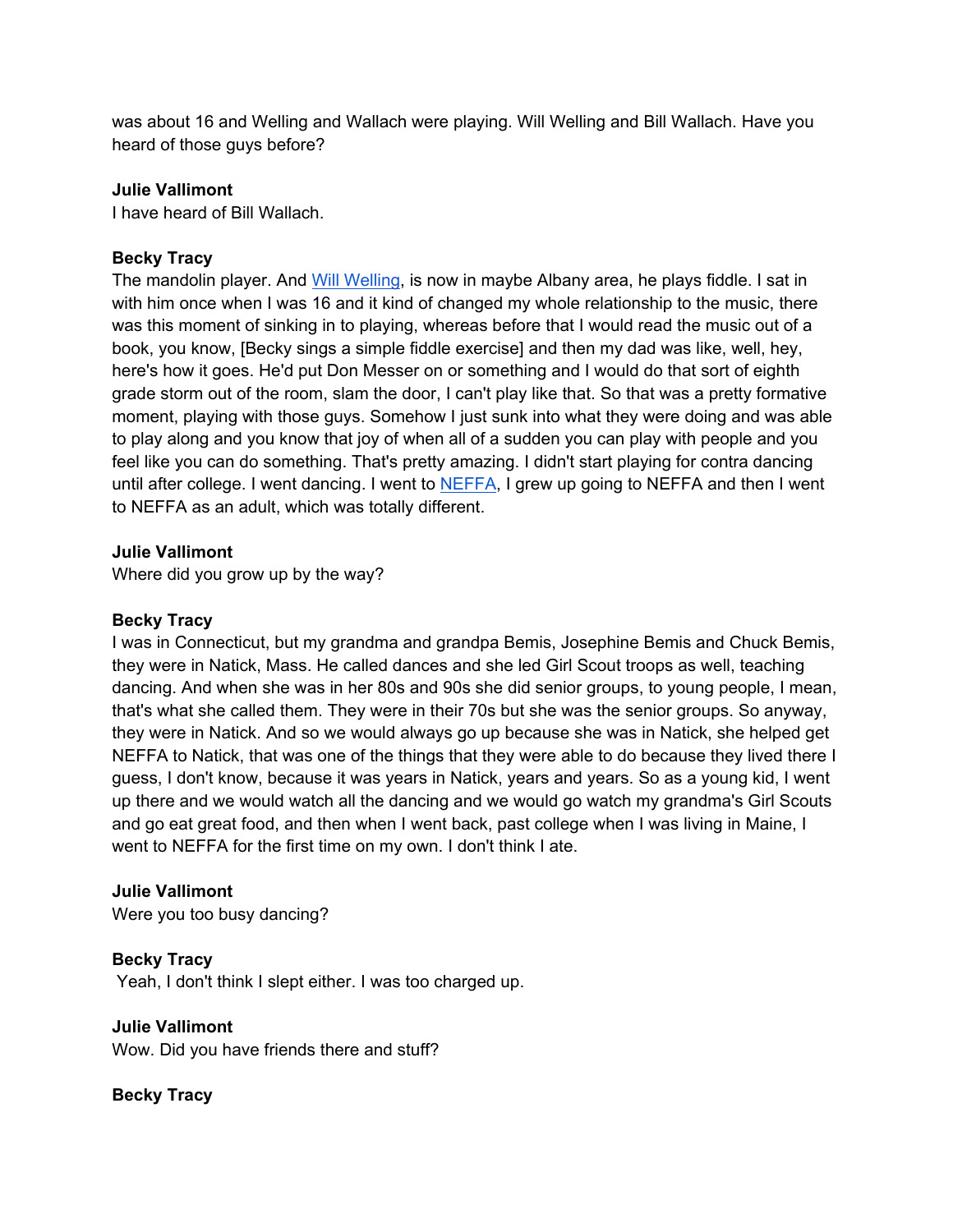I had friends just like, you know, that greater recognizable contra dance community, but I kind of went on my own, you know?

#### **Julie Vallimont**

But then you meet like your dance folks. So you kind of recognize them and you maybe have someone who you always asked for a dance.

## **Becky Tracy**

Exactly. It was that kind of thing. Anyway, so it wasn't until I was in Maine that I started actually playing for contra dancing.

## **Julie Vallimont**

What finally got you into it?

## **Becky Tracy**

I went to a contra dance, I was in a new community, so what do we do when we're in a new community? I went to a dance to meet people to dance, to have fun. I was dancing with this guy and he said, so do you play an instrument? I said yeah, I play the violin. And he's like, oh, you know, I go to a lot of sessions, would you want to go to a session? So this was Michael Connolly, who was a piano player and bodhran player and dancer, clearly. He dragged me around to any Irish session I was willing to go to or any kind of session, but a lot of Irish sessions and also dances and whatnot. And before you know it, I wasn't doing a whole lot of dancing. I still did go to dances but then there was the bands that formed and yeah. And then you somehow learn to play fiddle tunes. Yeah, at that point, I realized how much I just loved it. I sunk into it immediately and was learning, I don't know, zillions of tunes. It was amazing. He kept feeding me tapes. He would give me Planxty, and the Bothy Band, and De Dannan and just all these great bands and just have me listen and listen and listen. I was pretty obsessed and then I moved to Vermont and met more players, more amazing players. Just lots of people there. Walter Weber was a fiddle player up there who not a lot of people know about but he had a really beautiful style. He had played with a Green Mountain, that group what were they called? The Green Mountain [Volunteers] ... they were dancers and musicians, Sam Bartlett played with them.

## **Julie Vallimont**

Yeah, it's slipping my mind at the moment. But I know it's come up in previous Contra Pulse episodes. So if we can't remember, we'll link to it in the podcast notes for our listeners. [The name was the Green Mountain Volunteers.]

#### **Becky Tracy**

But yeah, because they traveled in Europe and stuff and he did some of that. But he was he was up there, just a beautiful player and I got to play with him in a band there. So that was pretty fun.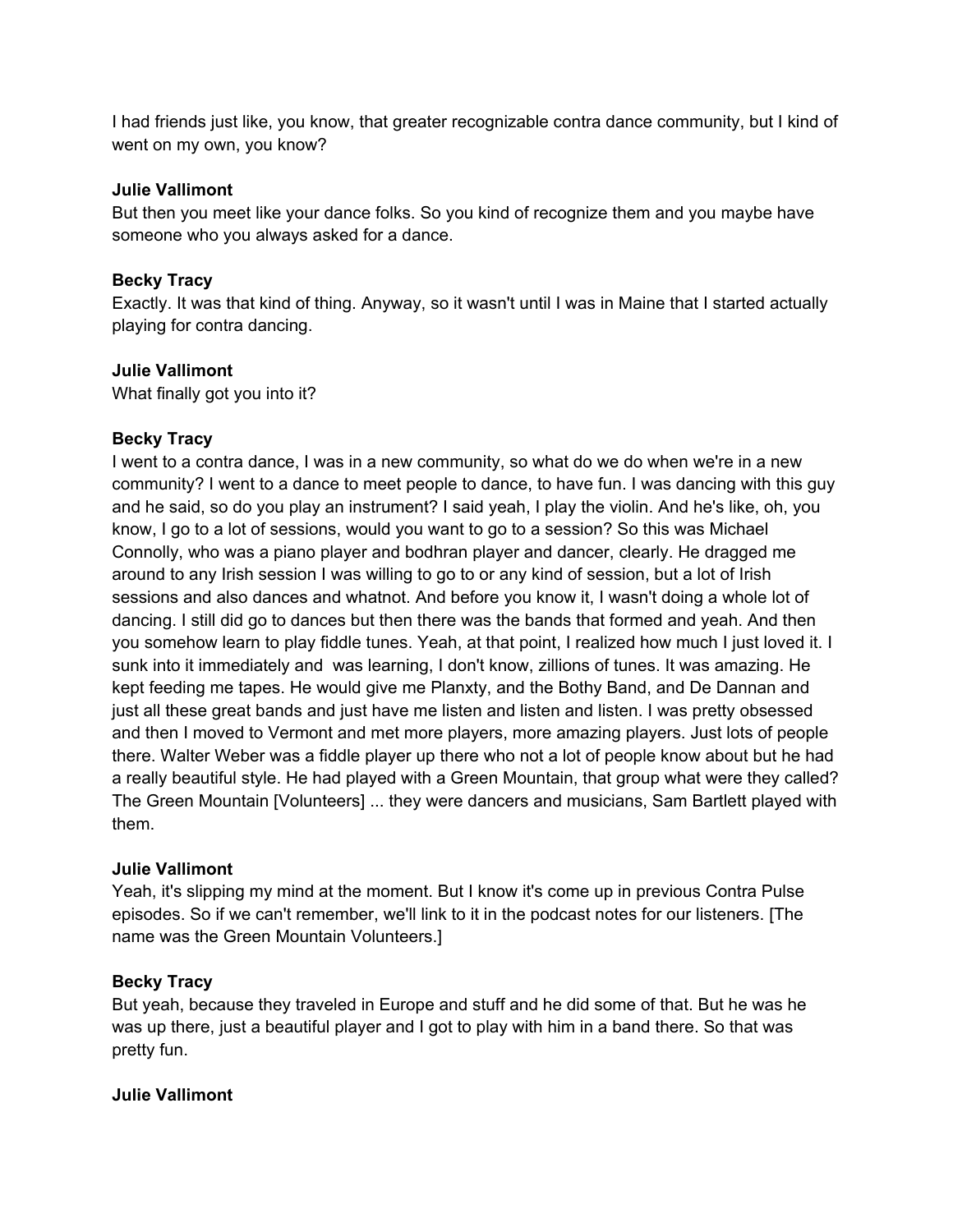Where in Vermont was that? You say, up there, because we're also in Vermont. This must be a different part of Vermont.

## **Becky Tracy**

Julie, what you don't know is, that's the real Vermont. According to them we don't really live in Vermont. We're kind of down in Massachusetts, you and I. [Julie and Becky both live in Brattleboro, VT.]

# **Julie Vallimont**

Totally, we're an extension of the Valley. I remember the first time I went to Alaska, and we landed in Anchorage and the people there said, the best thing about Anchorage is it's only half an hour from Alaska. I kind of feel like that down here in Brattleboro a little bit.

# **Becky Tracy**

Right. So sorry, up there in Vermont. I was in Bristol, Vermont, which is right near Middlebury, and not far from Burlington. So just a whole host of really fine players up there. But then I moved to Connecticut, after that. Slightly kicking and screaming down to the, quote, Gold Coast. But, anywhere you go, there's that musical family. So down in Connecticut, there was the Fiddleheads and they had been going a long time. I think they are still going in some form or other. Because they were based out of New Haven they were the kind of group that would sort of just take in people as they came through the New Haven community and then would move on. They are great players, Ellen Cohn played the piano, mostly, beautiful, really beautiful piano player, really fine. That was sort of the back path, kind of my learning experience of playing for dancing, pretty much amateur bands that were just looking to have a great time playing for dancing. That's the way to do it, just play. Not really high stakes, free to just be there and be in the music and be with the dancers and try things and learn as you go. Exactly.

## **Julie Vallimont**

It doesn't all have to be fancy. Although sometimes it's fun when it is, but that could come later. And then somehow, you ended up in some of the most seminal bands in New England.

## **Becky Tracy**

So what happened? I had those years after college, I spent those years teaching math. The move to Maine, it was for a math job. The move to Vermont was to follow a guy but still, there was a math job there. Same with going to Connecticut, I found a great math teaching job in Connecticut. Every summer I would play more and more and more. I was, in the meantime, taking lessons, I spent some time with Lisa Ornstein and I spent some time with Brendan Mulvihill and Eugene O'Donnell. I was every summer just so much more immersed and then I'd go back to teaching, and you can't really teach the way one wants to teach and be a performer, fiddling, if you really love it that much. You can't do both of those things in a super big way. Teaching is, if you want to have a career doing something, maybe it's being a postal worker or something where you don't have to bring your work home so much.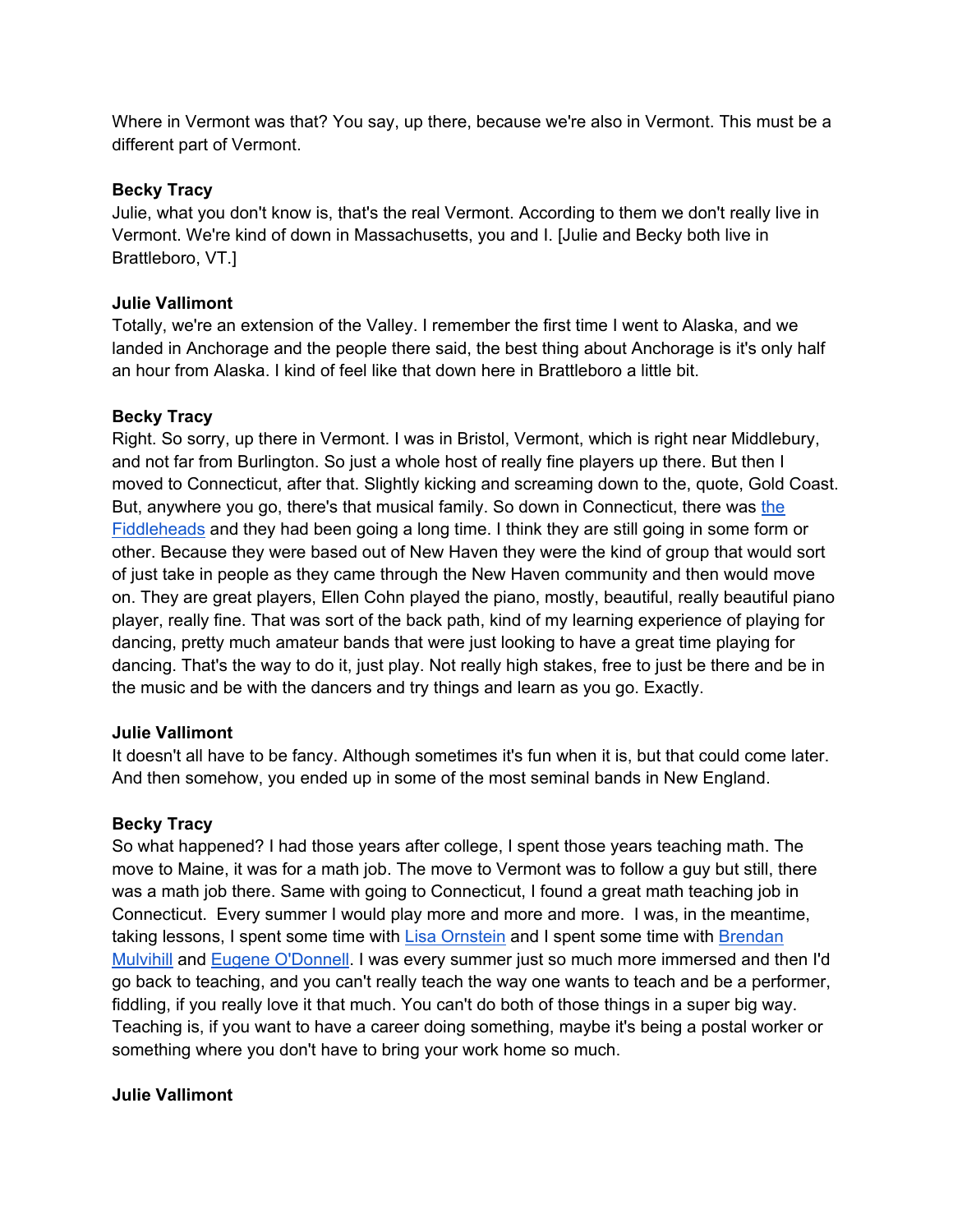Yeah, right. Teaching can be very all encompassing. I was a teacher too for a long time and it felt like my time was never really my own.

## **Becky Tracy**

Exactly. Because you'd come home from work, and then you'd have more work to do and you'd also be exhausted and you'd want to play theoretically and yet, you didn't have the energy.

## **Julie Vallimont**

I mean, ironically, I feel like at least for me for the last 15 years being a full time musician has also been all encompassing and my time is never my own. But my time is always my own in a sense, in that just because it feeds me so much and I enjoy it. So it's funny, the stakes are different and there's a whole lot of differences.

#### **Becky Tracy**

It's all encompassing but in effect, you have control over it even though you might not think you do. You actually do.

#### **Julie Vallimont**

Even if you might say, oh, past self, why did you need to schedule these things so close to each other? Did you forget that you need to eat and sleep? But we still have control over how we schedule those things and how we make our choices and then we learn in the future, we make our schedule better for next time.

## **Becky Tracy**

We try, sometimes and then something comes along, and it's just too good to pass up.

#### **Julie Vallimont**

That's right.

#### **Becky Tracy**

So there I was, what I decided, there was just that last year, the first day I went back to school, I knew that something had to give. Early on in that year, I wrestled with it and then I just decided, okay, I'm gonna take a year off, I'm just gonna try this thing. I can tutor math, make a little bit of money that way and I can just see what I can do and so I took the year off. I did the ridiculous thing that so many of us do, which is to drive many, many miles for tens of dollars. And seriously, tens of dollars, I remember one trip coming home with \$12 in my pocket. I'm sure I spent at least that in gas to get to the gig. But there was also, for me, a challenging thing was to call people up and say, would you like me to play for your dance or would you like me to play with you because I was playing with the Fiddleheads but I didn't really have a "band band". I was just going out there. So a couple of things happened. The summer before, I had met Jeremiah [McLane], a few years before, when I was living up in Vermont. I remember one particular Champlain Valley Festival jamming with him and David Surette and was just loving it. So he was there, sort of just as a person I knew and then I met Keith [Murphy] at Pinewoods, he was there all summer and I just went to a fourth of July and then I saw him again at another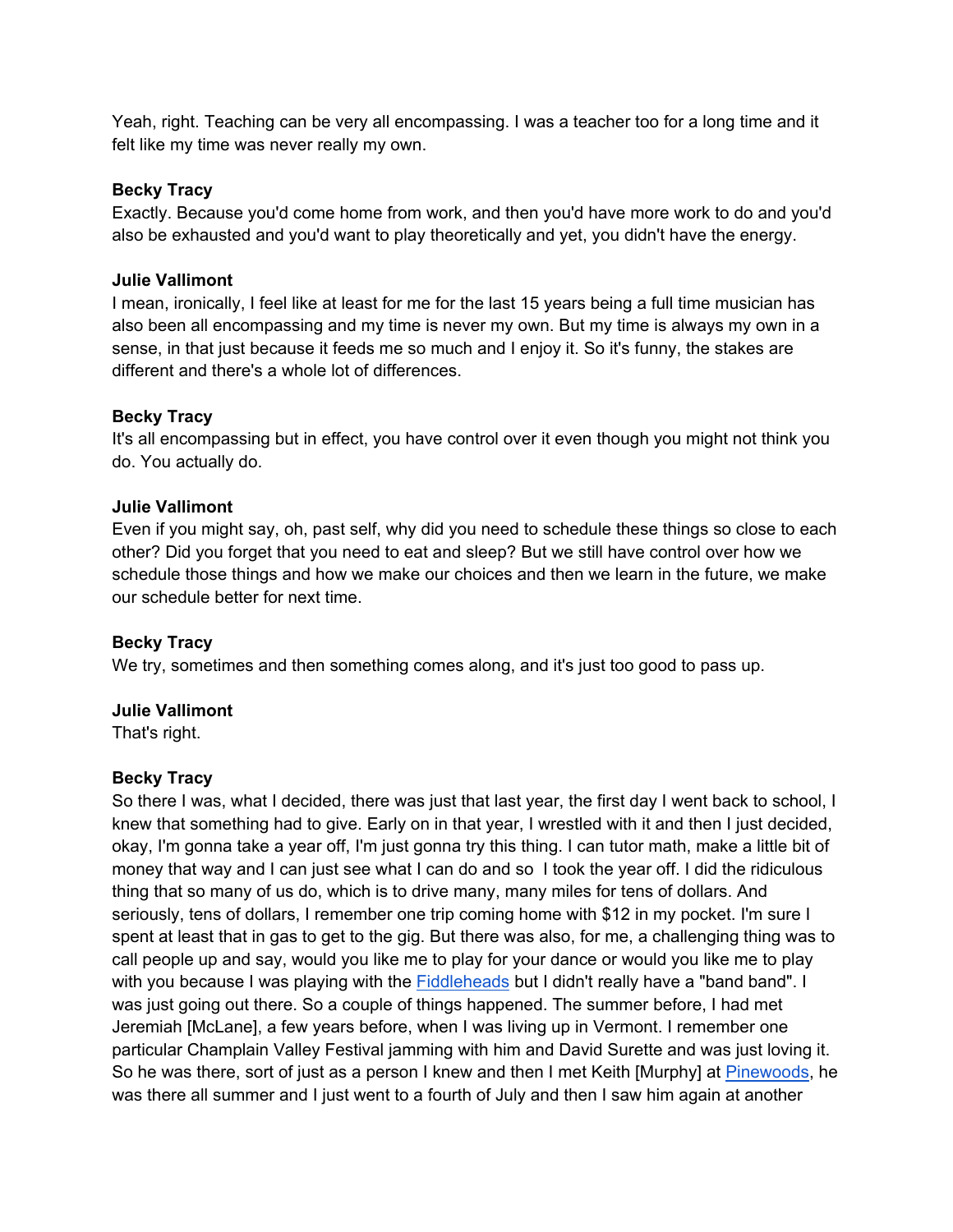Champlain Valley. So those two men were in my consciousness. Keith and I shared some tune learning when we were at Pinewoods. And those boys had started to team up and play with different people. They had played with Viveka [Fox], and they were playing with Kerry, a lot of Kerry Elkin, they were part of the Fresh Fish gang. They had a gig in New York City and they didn't really want to stay in the city so they came to stay at my house before they went in and so we jammed late into the night and then they went off and did their gig. That particular weekend was a big weekend for me because I had a gig with Eugene O'Donnell, down in Philadelphia, and I just had this little tiny spot in this concert, it was like one of those Mick Moloney, Eugene O'Donnell, lots of big Irish players. I was going to play this... Downfall of Paris with Eugene to this cathedral full of people. That was a big event for me and I was all sort of a flurry of excitement around that. I came back for my gig, just full of that event. The boys decided to come back to my house after their event, and we played more music. In the meantime, they had said they had been sort of nattering in the car and were saying, oh, we need a fiddle player for that event down in North Carolina, maybe Becky can do it. So it was one of those old Fiddleheads weekends that happened down in North Carolina, down in the Asheville area, Black Mountain. So they asked me if I wanted to do it, and I was like, of course. And so then we spent time becoming a band, essentially, at first we were preparing for that gig. But then there was the amassing of tunes, and then it was like, oh, well, Keith is good at these songs that Keith has, let's back those up okay, let's make a tour, let's not just go to this weekend, let's drive down and have a tour and let's play concerts on the way and you know, the thing that happens? That's the thing that happens.

#### **Julie Vallimont**

It went well.

## **Becky Tracy**

It was awesome. It went well and as a result of the tour, Keith and I got together and that was the end of teaching. That was the end of that life. A new life was on the way. Both Stuart Kenney and Jeremiah suggested me to Ann [Percival] and the Wild Asparagus guys, as a potential because they were at a point where Sue Sternberg was going off to do her dog training stuff and so they were kind of looking. I remember two things that were kind of funny. The first was there was a dance that I was playing at the [Guiding Star] Grange with Mary Cay [Brass], and my then husband, Jim Sirch on pennywhistle and banjo and Stuart was there of course, and all of a sudden, there was somebody in the audience, somebody out there, the band was like, what's she doing there? What is that person doing there, is she in her pajamas? I had no idea who they were talking about. But during the break, she, big capital S, H, E, came up on stage and it was Ann and she said, you know, we're looking for a fiddle player and so she invited me to a party. That was my audition, was the party. So, I got to go to their house and it was a great party, with lots of tunes and lots of fun.

## **Julie Vallimont**

This is the house of Ann and David Cantieni.

## **Becky Tracy**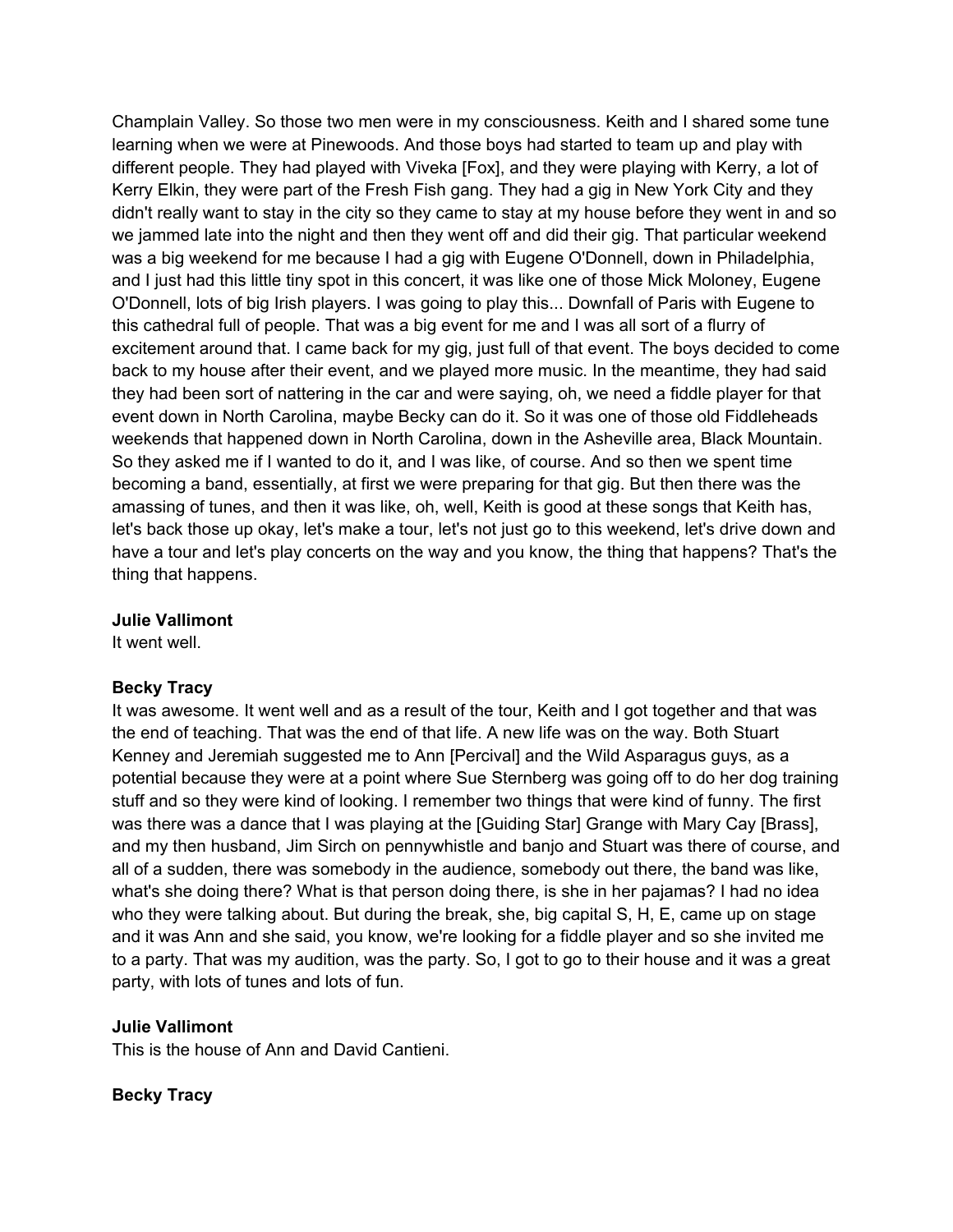This is Ann Percival and David Cantieni, exactly.

#### **Julie Vallimont**

Was this the house that they built in the woods?

#### **Becky Tracy**

This is the house they built in the woods, this was that house. Exactly. So it was a big session in their house. I don't know exactly how it all happened but somehow there was definitely the sense of I was gaining approval from whoever was there. I have no idea. It was very funny, a very funny way to be auditioned for a band.

#### **Julie Vallimont**

That's pretty organic, right? Like that's the folk way to do it just jam and see if it works and I mean, having a good hang is as much important to a band as anything else, right? So if your bandmates can throw a good party and have a good vibe that's a nice thing.

## **Becky Tracy**

I think the other test that they put me through was when they first brought me on the road. We were playing, we were up on stage, I think it was somewhere in Texas or might have been Texas. It might have been Texas, but it might have been some nearby state. Anyway, there we were playing, and all of a sudden, the band drops out and it's my turn but I didn't know. I didn't know this was gonna happen, all of a sudden, off I went. So that was another test. They wanted to make sure that I could hold down a roomful of dancers. And let me tell you, I had never done that before.

#### **Julie Vallimont**

It sounds like kind of shocking and a little terrifying. But also kind of exhilarating once you do it and realize, oh, I can do that.

#### **Becky Tracy**

Yeah. So in that year, there it was in that year, I stepped off into the big void and there was a safety net. By January I had essentially met Nightingale as it was going to become. We sort of decided we had a gig, our first gig was in May and not long after that I was starting to play with Asparagus and that, essentially was my musical-dance-career and life for the next 18 years.

#### **Julie Vallimont**

Amazing, it doesn't often happen that way for people. How old were you when that year, that seminal year was all happening?

## **Becky Tracy**

I was 30 and the reason I know that, because I gave up teaching, right? And to mark that 30th year, I hiked the long trail. And so 30, leaving teaching, hiking the long trail is embedded in my brain otherwise, I'm not sure I'd remember.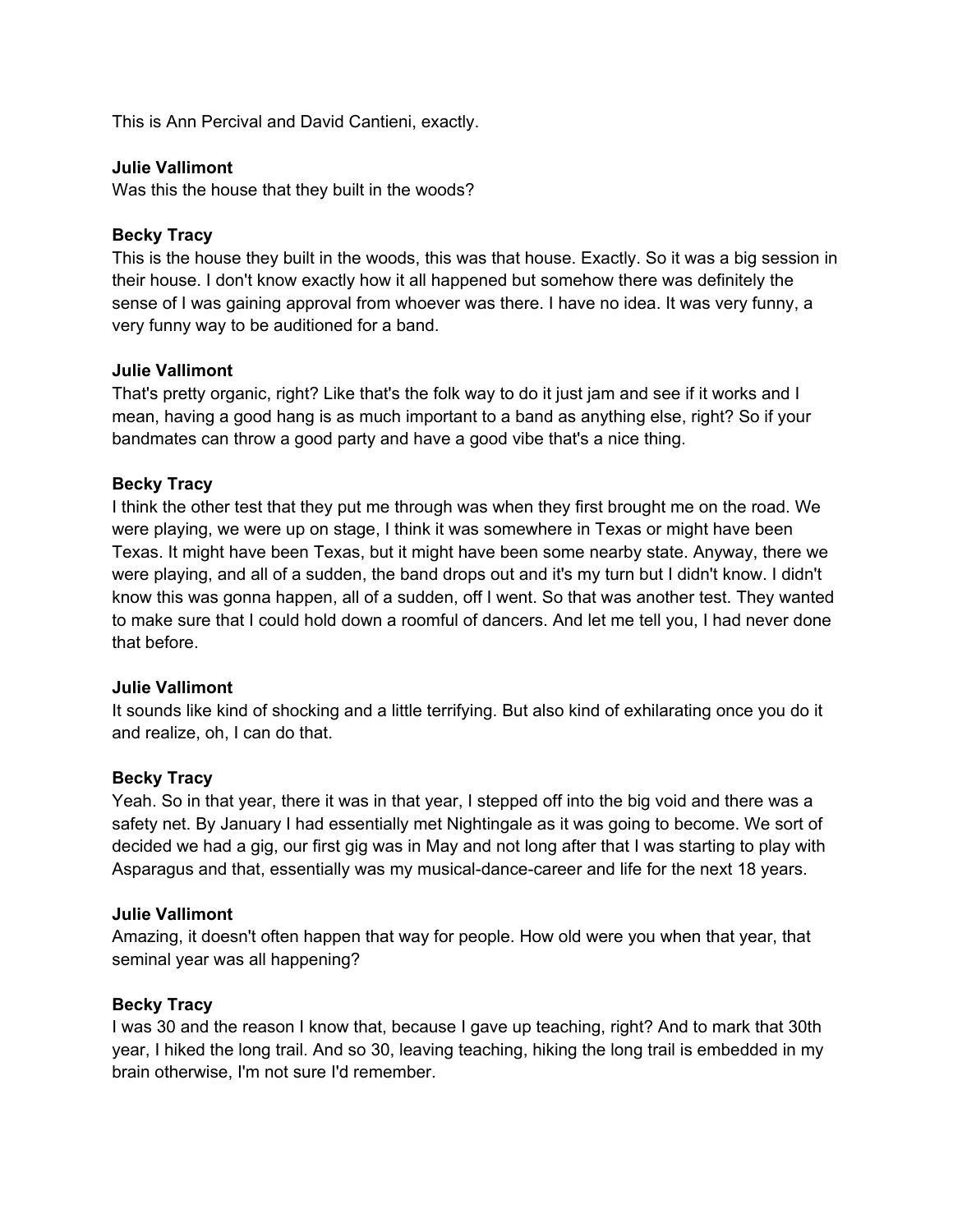Wow, it's so interesting. I mean, my story is not like yours. But I came across contra dancing when I was in my 20's. I started playing for contras when I was 30. You know it's a fun time for a life shift. Like in your 20's we often think we know who we're gonna be but then in our 30's we're like, oh, actually, my life could be this whole other thing instead. I feel like that happens for a lot of people.

## **Becky Tracy**

Well, there was a certain amount of stubbornness that carried me through college and the first part of my career, like, this is what I set out to do and dammit, that's what I'm gonna do. Right?

## **Julie Vallimont**

Yeah, it's hard to walk away from all that and you don't always necessarily want to. But also, we're kind of programmed sometimes to do things and it can take a while to change up the way we're thinking about stuff. Like you say, you just stepped out there into this whole other world, and it's been your life now.

# **Becky Tracy**

It has been my life. There's a certain amount of full circle, now, especially because of the pandemic, in the teaching vein, that I had been a teacher all that time. Teaching has always been part of my fabric of the stuff that I've done through all this time, through all the contra dancing and stuff. But now it's a little bit, as you can imagine, more. And it's incredibly satisfying. So now it feels even more blended.

## **Julie Vallimont**

Yeah, because you can take those skills as a teacher, and use them to share this thing that you love so much. I mean, so many fiddlers who I talk to just on meeting them and like, oh, who do you learn from or who did you learn from, they're like, oh, Becky Tracy. Oh, I learned from Becky, like you've taught some amazing fiddlers who have gone on to form their own bands and play all over the country and do all sorts of stuff and that's really neat.

## **Becky Tracy**

Well, it's definitely an amazingly satisfying thing to see them perform and to also play with them occasionally, that's really fun. Just a little bit. In fact, just wait, what day is this now? This is Friday. Monday night I had my first gig playing for live contra dancers in a while. It was for this very small group who has spent the entire fall together so they're definitely a bubble and it was their last night. My student Rose Jackson was with them, she was doing work for them, she was part of that bubble. She hired me to come and play for dancing. And so of course, we invited her to play along and it's just a big treat to play with your very competent student.

## **Julie Vallimont**

Rose is a wonderful fiddler. Dancers, listeners might know her from the band Polaris most recently. I'm sure she's played with other groups.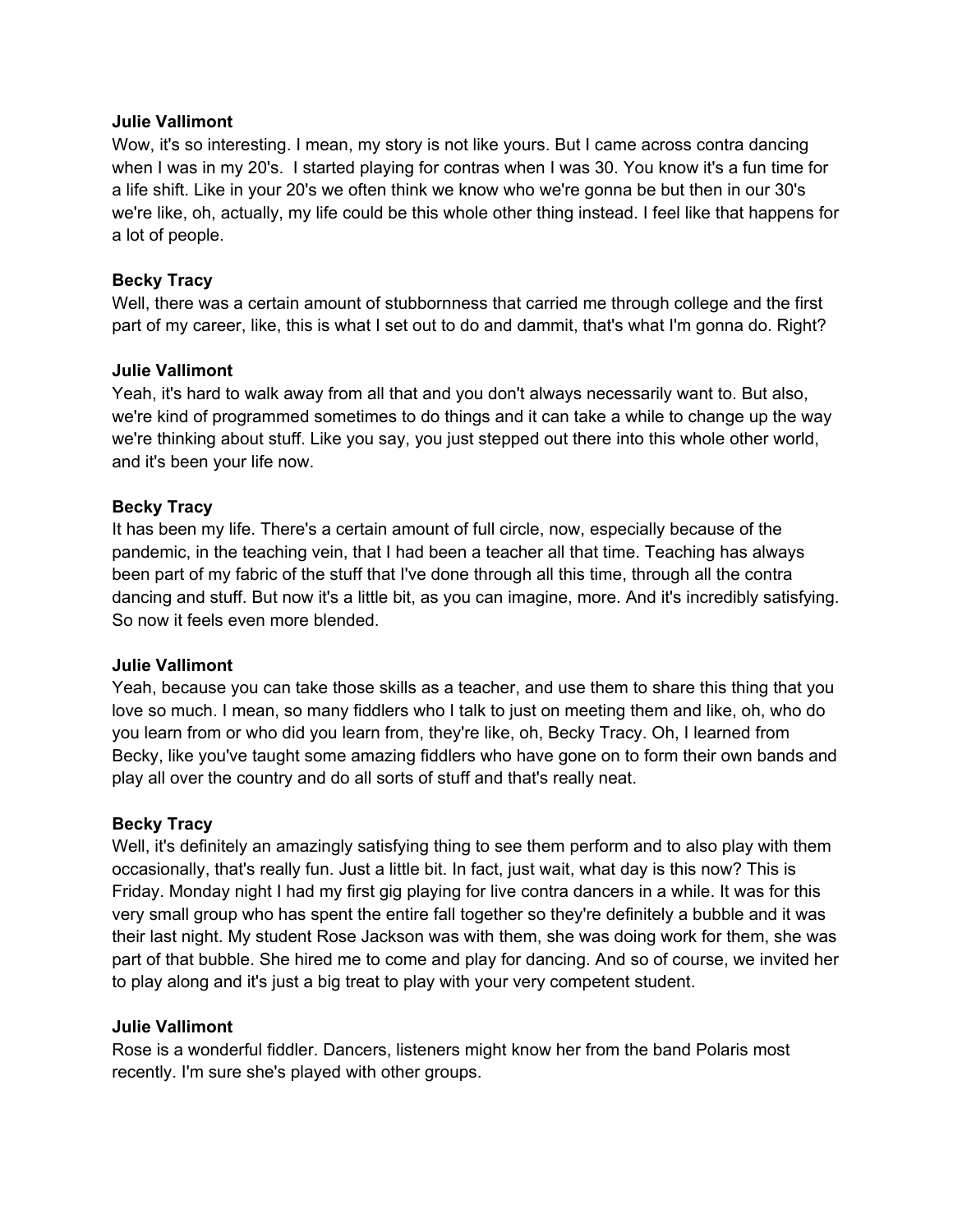Yeah, more informally, I believe.

#### **Julie Vallimont**

Yep. Oh, that's so cool. What a cool feeling. I mean, maybe it's similar, you play music with Aidan [Murphy], your son, sometimes, right?

#### **Becky Tracy**

Actually, there's nothing quite like that. I mean, you know, there's the parental side. We all love doing things with our children and when we get to do something that we love so much, and share that with our child, there's just no comparison really.

#### **Julie Vallimont**

Your family sounds pretty rooted in folk dancing and traditional music. Were there any other fiddlers in your family? Did you ever play with any of the elder members of your family or are you kind of the first one?

## **Becky Tracy**

I was kind of the first one. My grandmother, who played mandolin, played like Red River Valley, mostly things for singing. She had been part of a mandolin orchestra back in the day. So it was a whole other thing that she did a long time ago but she wasn't a dance musician. She was playing for just singing along in the old songs kind of stuff. My dad played harmonica, it was just for pure joy and he played the flute, but he wasn't really playing the flute. I mean, it was a completely recreational thing. So no one else in my family, even though they all played an instrument nobody else played for dancing. How did they react when you became a full time dance musician? So I had this nice degree from college, right? I think there was a little bit of, what, are you kidding? Reality is, both my mom and my dad became my biggest fans. They would come to the Guiding Star Grange in Greenfield and watch me dance. They went to a couple of dance weekends and had the best time.

#### **Julie Vallimont**

They love this thing that you were doing.

## **Becky Tracy**

They love that, and my dad really loved fiddle music so much. He was very much into it. He wasn't necessarily as into the Nightingale recordings. He was like, well, I guess people must like that. It's maybe a little more artsy or something, but you know, where's the fiddle?

#### **Julie Vallimont**

He was a Don Messer fan, right, is that what you're saying?

## **Becky Tracy**

He was a Don Messer fan and a Winston Scotty Fitzgerald fan. Yeah, he liked serious tunes.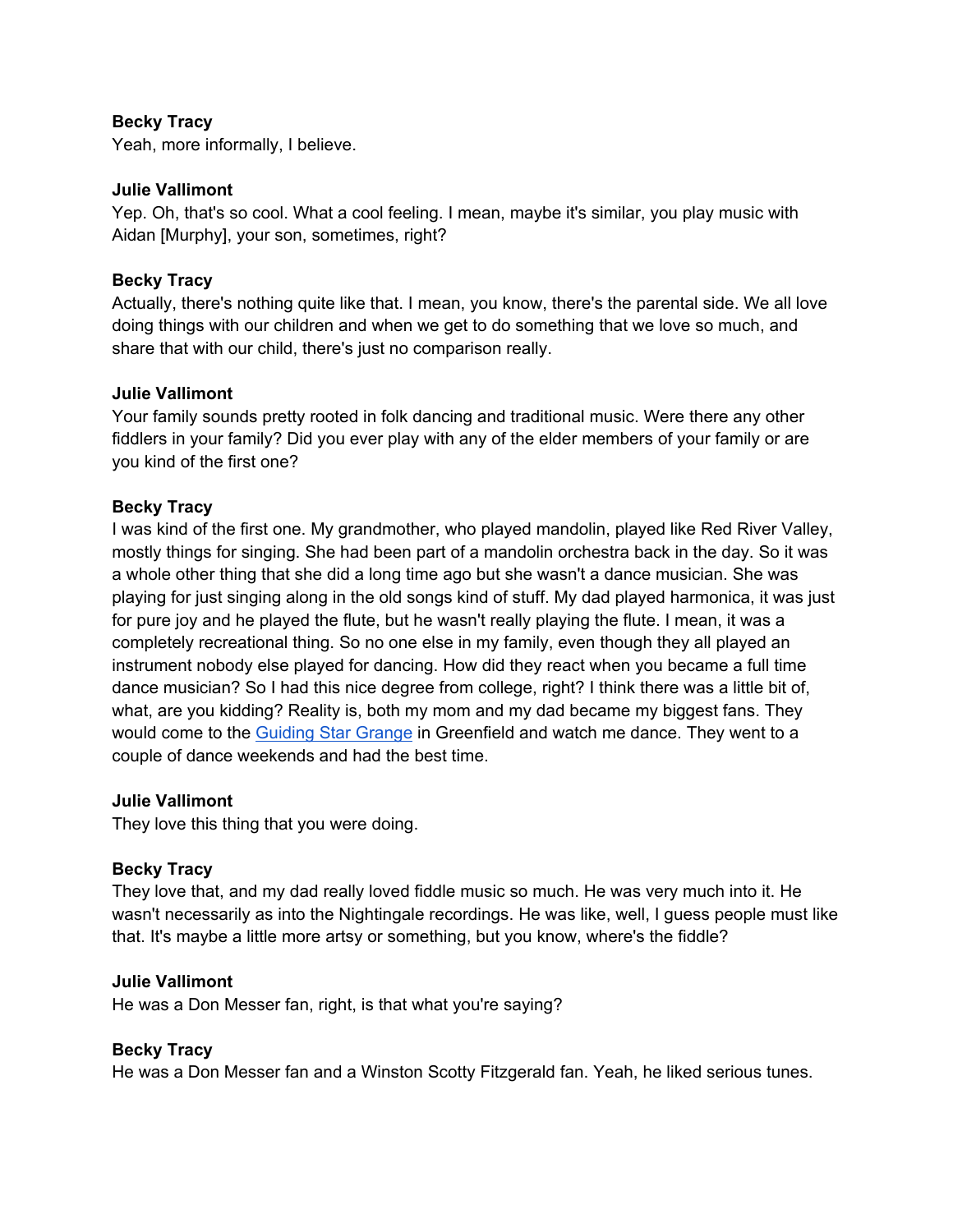Yeah, with charismatic fiddlers right, where the fiddle is definitely front and center.

#### **Becky Tracy**

Exactly, not hidden behind that big accordion.

#### **Julie Vallimont**

Or some cool riff or multiple cool riffs. Oh, that's funny.

#### **Becky Tracy**

It is funny.

#### **Julie Vallimont**

So you've done a lot of teaching over the years, at camps and festivals and being a program director and running Northeast Heritage or other camps or private lessons. What are the most important things for you when you're teaching, what do you like to do or communicate with your students? To be clear, we don't always have to have those things all spelled out as a teacher, it's like you do it by doing it. You teach it by doing it and playing music together and teaching tunes, often the lessons are within the tunes that we teach. So you don't have to have an answer to this.

#### **Becky Tracy**

Okay, so going back to your specific question. It was, what do I like to communicate to my students?

# **Julie Vallimont**

Yeah.

#### **Becky Tracy**

One of the things I talk about with them, and I don't even talk about it with them, it just sort of happens. We learn through tunes, and we learn techniques through tunes, but then eventually, there's this greater community, that starts to show up, somehow. Now, Keith and I teach Celtic classes. So often, I'll funnel some of my students into those classes, because in those classes, they find other like minded people, and people that they can go off and play with outside of class, they don't have to just come to class to play. When I feel like I've been successful is when my students end up playing either in other bands, or they have their little group that they've formed that meets every Friday night at somebody's house, and just jams and has a great time. There's of course lessons in just, as I was saying, technique, and making it good dance music, and all that stuff, but really, it's about connecting with others, and having this really beautiful way to be with other people. Of course, a really beautiful way to be with other people when perhaps you're a shy person and a person who doesn't really get out there. So, for me, maybe it's not what I'm trying to communicate, but for me, it's certainly a measure of success when that happens.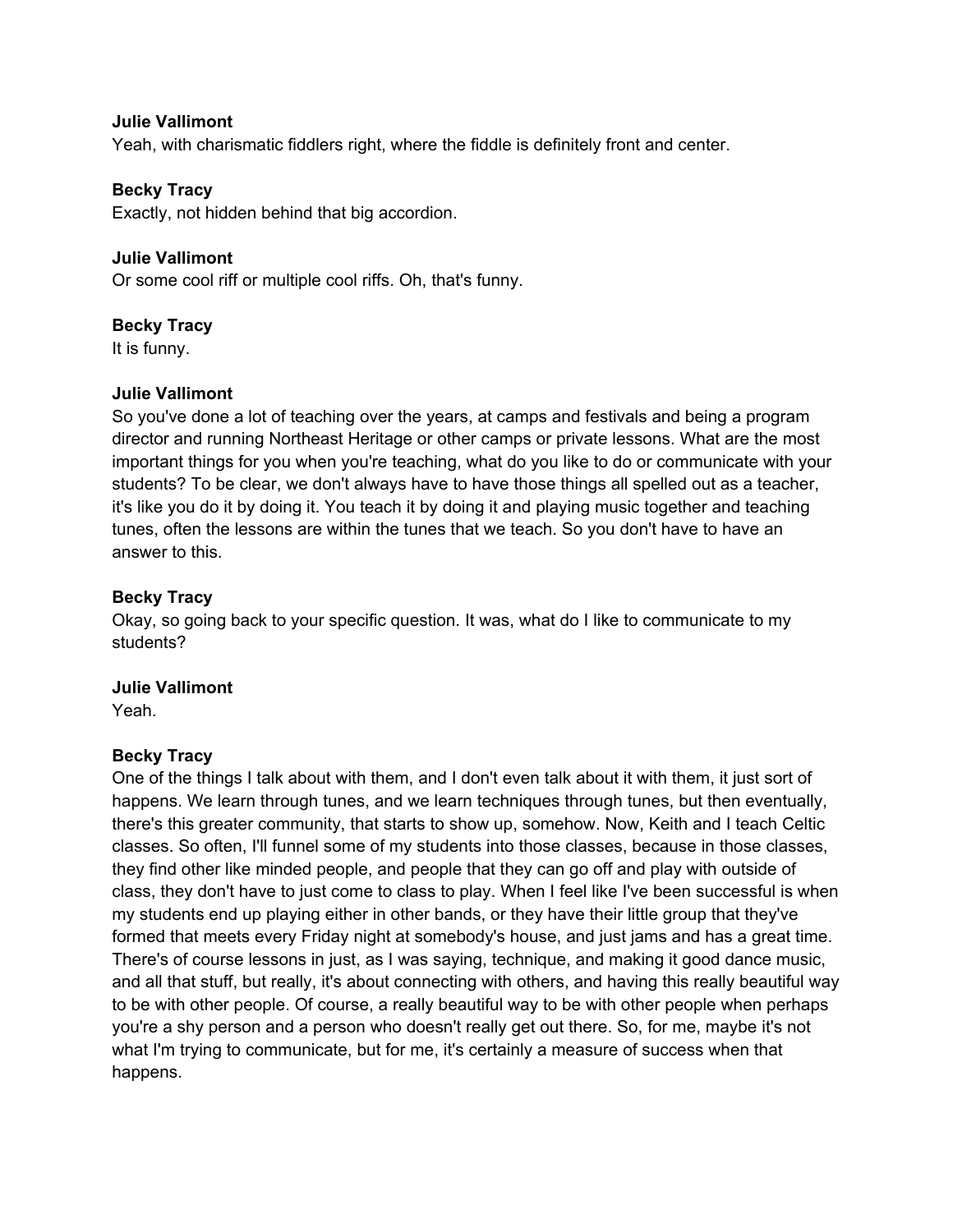Yeah. Like, that's kind of the center of it. So perhaps in that sense, like technique and repertoire are the means to the end of being able to participate in this community and make music with other people.

## **Becky Tracy**

Right. And of course, there are those players who just want to be really great players and that's fantastic. That's a really fun challenge.

# **Julie Vallimont**

I don't know enough about fiddle technique to really talk about what you might do with them, but I'm sure you talk about, like, what kind of technique things do you focus on mostly?

# **Becky Tracy**

It kind of depends on where they come from. So I have some players who are more on the kind of advanced beginning end of things, and maybe they've fallen in love with tunes, and they've learned a whole mess of them, but they can't really make them sound very good. Those people are going back to essentially violin technique, just to make gorgeous sounds on the instrument and be able to make these tunes speak rather than kind of creak. But then to the other end, I'll have, say, maybe a classical player who wants to now learn how to play tunes, and kind of needs in some ways to undo a little bit of technique to make the tunes come alive. So in like, a lesson situation, where it's one on one that's that the scope of what's happening. My way of teaching is through tunes, some people are more, maybe, exercise oriented. I'll develop exercises with my students when techniques in tunes are unreachable and they need more practice to reach those. Or maybe there's a lot of arpeggiation in tunes, and they need that. Or maybe they want to learn chords, and then it's time for some arpeggios, and chords and stuff. I don't have a method, I teach each student as they come. It's really fun, because it's like this puzzle, like, what's gonna work for you?

## **Julie Vallimont**

And being able to sort of read what somebody else needs and respond to them is, it's like a subtle, but really important skill as a teacher, right? Because then you can connect with what they need, and give everybody something that makes them feel excited.

# **Becky Tracy**

Yes, and each student teaches me. Because in that process of figuring things out I learn something new. They'll often come to me with, "oh, I just realized that if you do this with your hand, if you put your pinky on the bow in this way you can get a much better tone." I might have said almost exactly the same thing every single week, you know? But all of a sudden, there's a new focus, they have new words to describe it, they've made it their own so, of course, now they know it. But often, their way of looking at things will help me with another person, I'll have more vocabulary, because I can see that the people out here, all my students, they see the world in a different way than I do.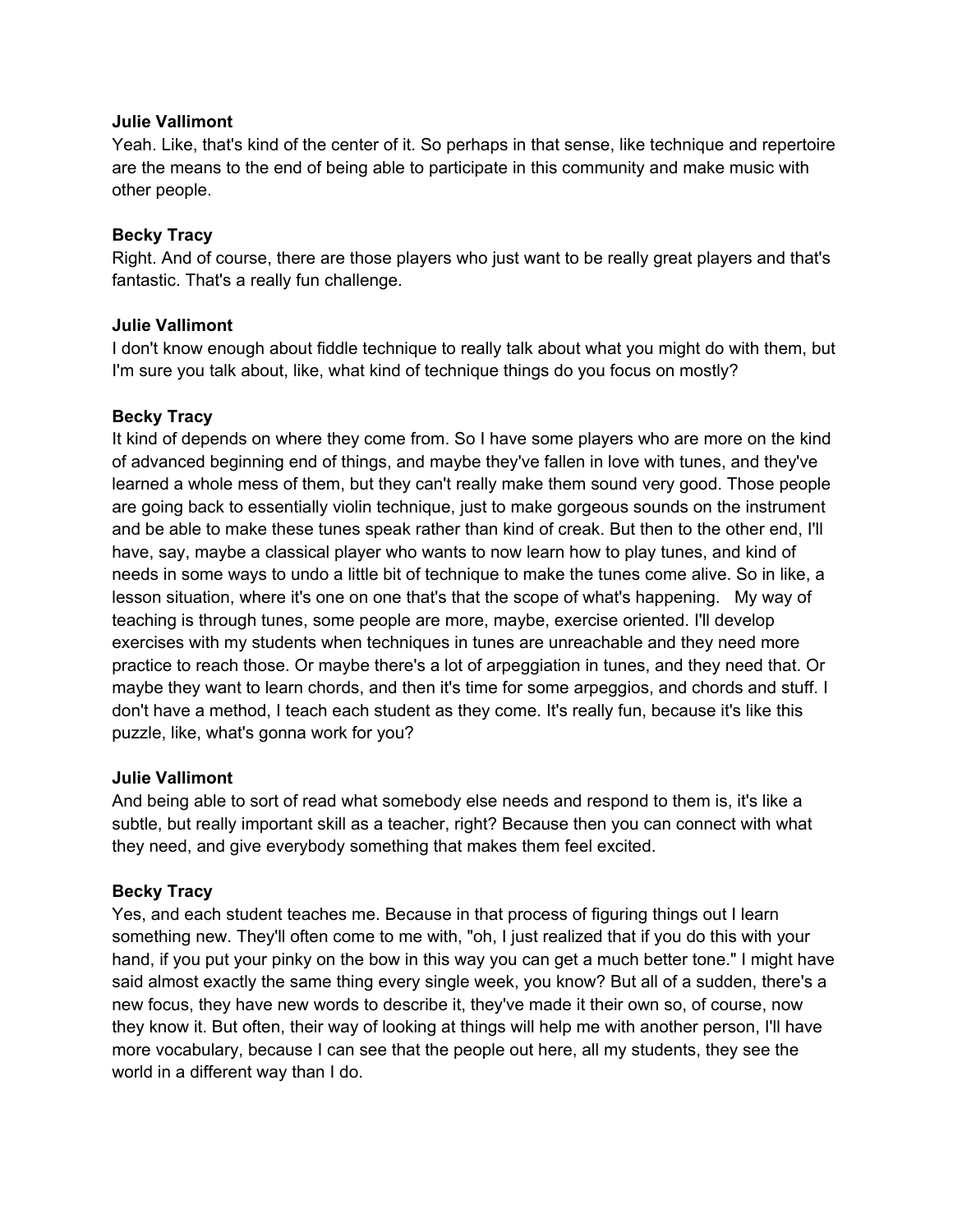That's really great, such an exciting feeling to watch somebody have a break through and then you learn something. Your particular fiddle style, when you're talking about your influences, a lot of Québecois influences and a lot of Irish influences. Are those the two main influences in your playing?

#### **Becky Tracy**

Yes, absolutely. Besides the general technique that I got that was built into how I play. I feel like when I was in the ninth grade, my bow technique was completely revamped by my first private teacher. It was a classical setting but it was because of the way he taught me to bow. I don't even know what I was doing before that, I can't tell you. He had this very specific technique, I would come in to his studio, and he would plop me in front of the mirror and we would do this thing called the jellyfish in front of the mirror.

#### **Julie Vallimont**

What did that look like?

#### **Becky Tracy**

So the way the jellyfish looks, is that your wrist is leading the bow all the time and your tentacles are your fingers. So the tentacles, the fingers kind of flow along behind, and then the wrist is still leading, exactly. There you go. That was the basis of all bowing from him and he had some pretty interesting techniques. I remember the aha moments, I remember like two major aha moments. One with him, when he grabbed my bow to make me get my hand in the right position. And another when I was looking at the mirror on my own practice, and I was like, oh, wait, look, that's my teacher's hand right there. I feel like that has a lot to do with, kind of, the sound. It's only because people, students have kind of described my sound to me that I've started to really pay attention to it as having like a little bite. The sound always has a little bit of bite at the beginning of it and then it kind of has a tail, it has like a bite and a bit of sound but then a tail, it's not like a flat sound. I really feel like his technique plus the French Canadian, there's certain players who have a really strong I think of Daniel Lemieux as one of them and there's many others. André Brunet, there's a lot of people like this who have this really strong single bow power that they can produce. I think it's like trying to emulate that. But then there's the sort of smoother Irish stuff and somewhere in between is my style.

#### **Julie Vallimont**

Yeah, it has the lyrical-ness, that's not a word. The lyricism of Irish playing but that bite and the bounce of French Canadian playing and that little bit of the raw-ness, like party time raw-ness. I don't know how to describe it, but that little crunch to it.

**Becky Tracy**  Grunge.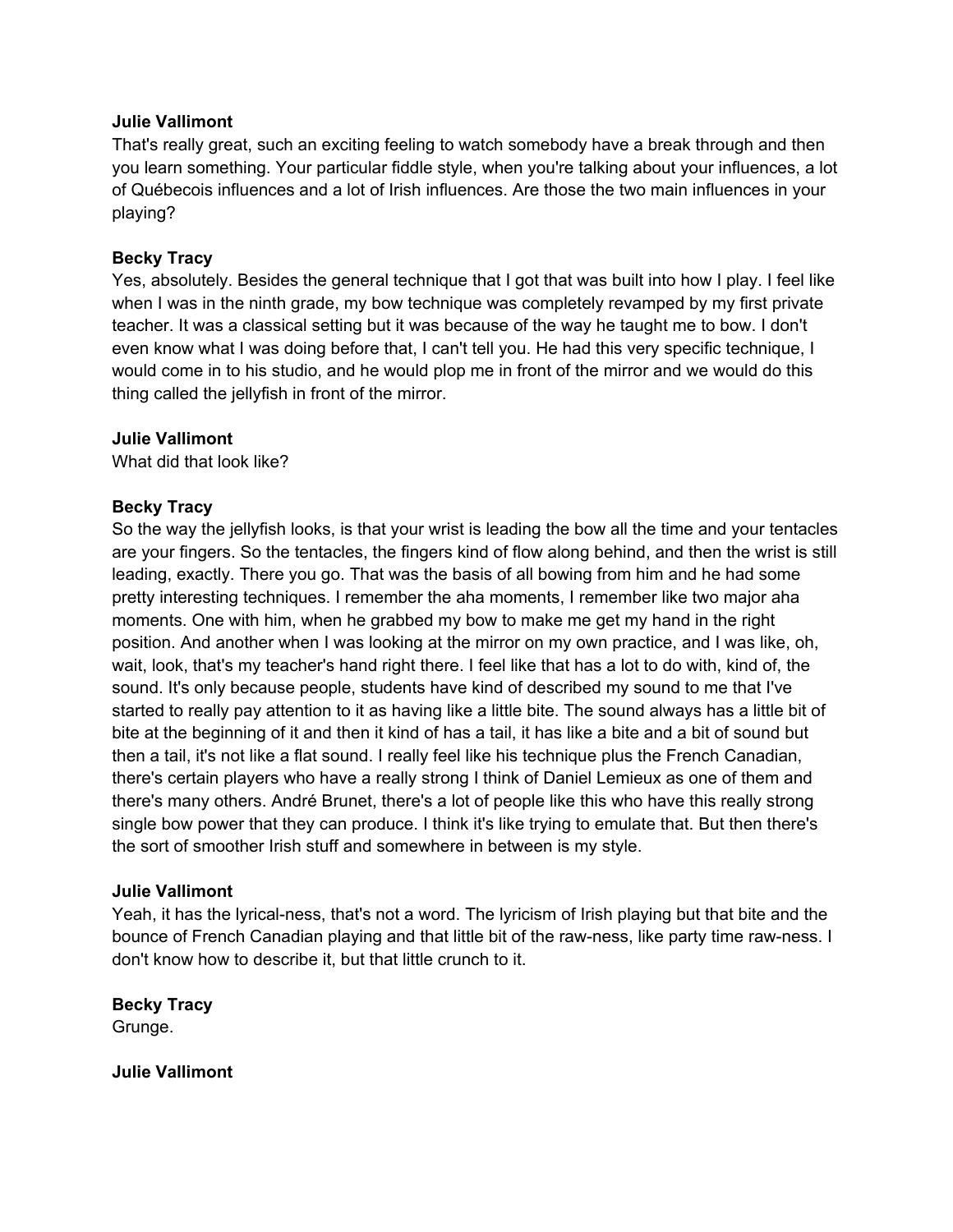The grunge, the grunge! Great! And then the tone that you got from your classical playing, like all together, which is amazing. When I was learning to dance, and I was watching bands, and I would just sit in the hall and watch all these bands that I love, playing. And obviously, Nightingale especially has been an inspiration for so many people. But whatever band you're playing with, Wild Asparagus, also a big inspiration, watching you play and looking at your face, you just seemed like you were enraptured most of the time. Your fiddling just like encapsulates so many emotions. But joy, to me, being this one that just stands out. You can have a lot of different feelings when you play, but it's just joyful, it's like you're flying. I don't know how else to describe it.

# **Becky Tracy**

It certainly feels like that sometimes, definitely. You have the band to ride on and how great to ride on those bands. It's fantastic.

## **Julie Vallimont**

What are some moments? Do you remember moments where you felt like, especially just in tune with everything and especially ecstatic onstage?

# **Becky Tracy**

I do actually, there was some Falcon Ridge time with Nightingale. I don't know what was happening. But it was, it was like, one of these late night, it wasn't, it was the middle of the day session. We must have just been completely open and just going, because we could do no wrong. It was pretty incredible. It just felt, not only was the band playing really well, but the response, the dancers knew it and they were feeding it so that it just made it better. I can think of a lot of places where that's happened. I remember with Wild Asparagus once in the Northwest, where a camp that we went to year after year, right? So people would look forward to us coming back to this camp. We'd start to play and they would just respond in a way and and then you're feeling that love.

## **Julie Vallimont**

Yeah. It's amazing when all these things come together and it's like we're all set free. When everything, like, syncs up together, that everyone's just there and you can really get to this like higher place. I don't know how else to describe it. But it's like channeling the joy that's in the hall and then you're sending it back out to them and then it's just, I don't know. It's amazing.

# **Becky Tracy**

Yeah, it is amazing. There was one time at Pinewoods when Kathy Bullock was there, it must have been a Harmony of Song & Dance. It must have been that. Kathy Bullock was there doing her stuff and so she was on the piano and Keith had figured out that some French Canadian tune could be the underpinning of this gospel song. And so we started off and there was this French Canadian bubbling tune, and then she starts to come in and then she takes off singing. I have to say my whole spirit just exploded! Completely exploded with that. I mean, it's true that she could do that to me anyway, right? Her singing is so incredible but with people on the floor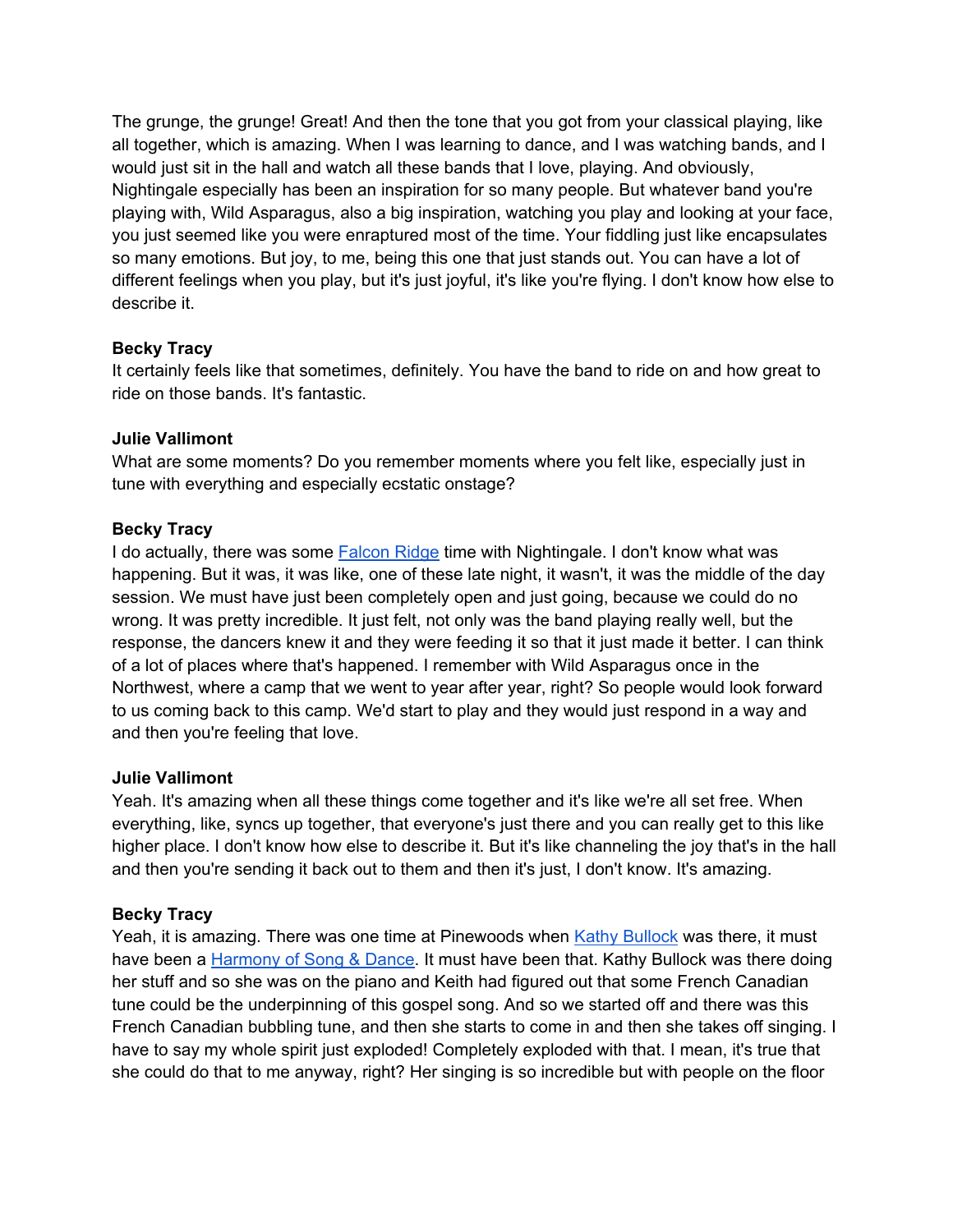dancing and singing, you know, like rocking out, not just singing but like belting it and then this other tune simmering underneath kind of felt amazing.

## **Julie Vallimont**

That's incredible. I wonder if there's a recording or a video of that somewhere? Do you think that anyone happened to capture that?

## **Becky Tracy**

My guess is that we were all just sort of in it, you know?

#### **Julie Vallimont**

I mean, at camps we discourage recording because it keeps you from being in it so I wouldn't be surprised. But you just remember those moments and those moments can feed you like years and years later or they inspire something else that happened. So even if you forget that the original moment happens, maybe the next week you write a tune or you have an especially good rehearsal with your band or joyful teaching session, they pay it forward. Although I would still love to hear it.

#### **Becky Tracy**

Exactly. The reality is, if I heard it again, would I think it was as good as when I was in it? There we were all in it just all being there singing or playing or dancing, or whatever. Our memory is big and fantastic but if we actually saw a video of it, what would we think, of a recording?

#### **Julie Vallimont**

I guess part of that feeling in the moment is just being amazed that it's happening at all, right? This thing has just happened out of the ether and the visceral feeling of the vibrations of the sound waves in the room and everyone there and the spontaneity of it all. When you watch a video, you don't have that context, you can't capture that. I would love to talk a little bit about bands and nuts and bolts and arrangements and things like that.

## **Becky Tracy**

Oh, boy.

## **Julie Vallimont**

Because you have several bands that have arrangements. You know, there's Nightingale and Wild Asparagus. There's Eloise & Co., and you and Rachel have some lovely arrangements. It seems like more in your collaboration, (this is Rachel Bell, the delightful accordionist and piano player, stealth piano player for a long time and now public piano player, which I'm personally thrilled about), it seems like you and Rachel, that project is just that you love playing together so much and there are arrangements but they don't seem to be like the point in the same way. I don't know, what would you say about that?

## **Becky Tracy**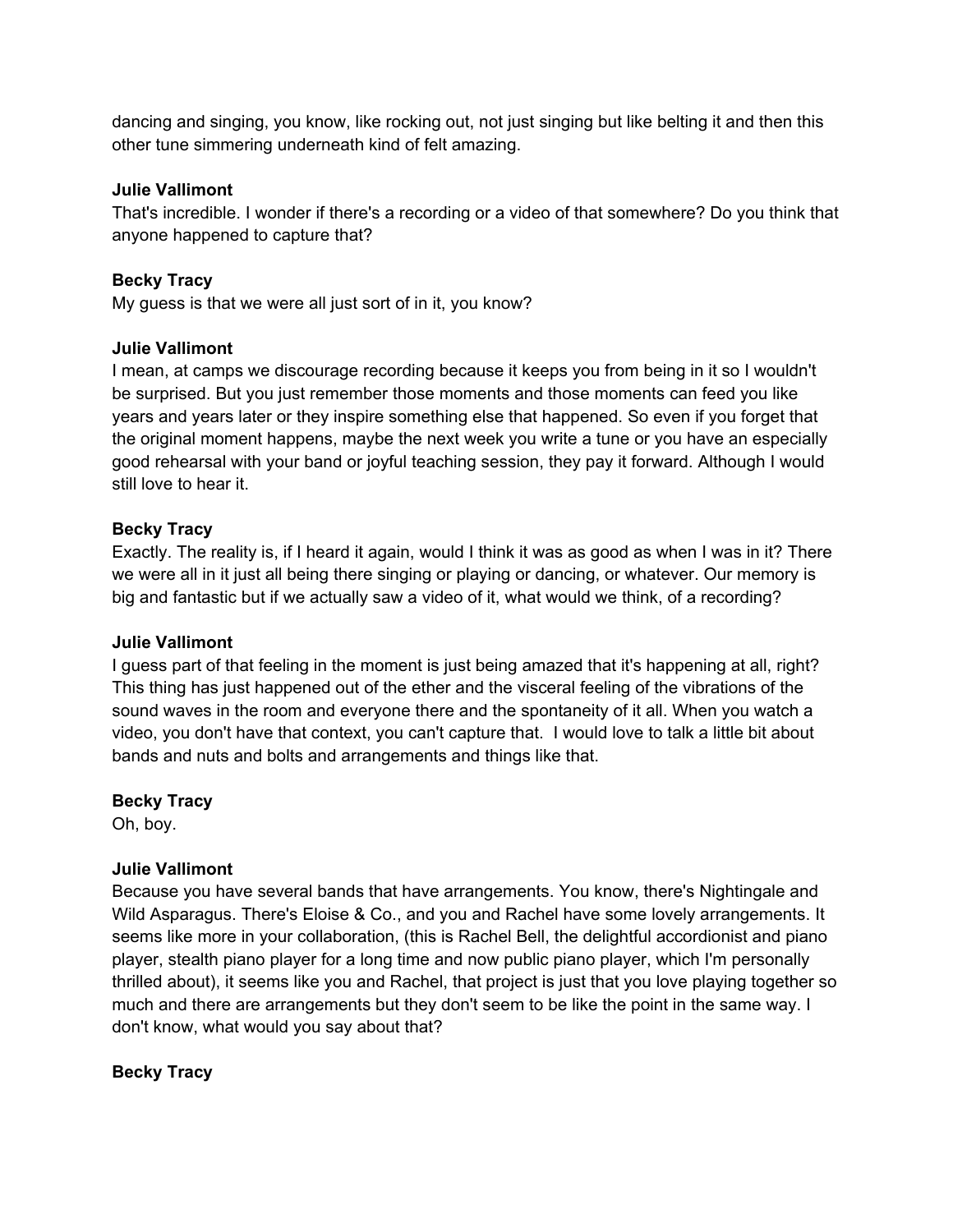The thing that Rachel and I have discovered is that we love to dig deep. And we also have discovered that we have given each other permission when we, like, sit down to create, to really kind of go out there and play badly, really, I mean, honestly, we don't call it that. But it's like, the trying of stuff, there's no judgment in there. What the judgment is, is oh my god, that idea was really cool. Let's try that again, let's see if we can make that happen. There's something super cool in that. So the thing that we do to make it happen is we record a lot when we rehearse, so we'll sit down and we actually have, we've come up with, let's see if I can remember what it is that we talked about. We make the palette. The palette is that stuff, all that stuff, so we play and play and play and there's this idea and that idea, and all these things that we could do with a tune. And then we make a path. And we kind of like, well, what makes some sense of what we could do here and then we take out the chainsaw.

#### **Julie Vallimont**

Is that the editing part?

#### **Becky Tracy**

Exactly. We have to be cruel, and take out some of our favorite things to make it make more sense and make it so people will be able to listen to it.

#### **Julie Vallimont**

You have to kill your darlings.

#### **Becky Tracy**

That's sort of what we do to make arrangements and to make things for concerts or things for recordings or stuff like that. But we also have explored recently, more of when Rachel and Karen get together, they will play, just play.

#### **Julie Vallimont**

This is Karen Axelrod?

## **Becky Tracy**

Karen Axelrod. So Rachel and I have explored recently, by having gigs that are just kind of like background music, the concept of just playing. We're like, oh, we're actually good at this, we can do this thing of just playing, we might not venture quite as far as we do in rehearsal, we might not be quite as daring but, it's really very, very satisfying. I think all the bands that I've been in, have been arrangement bands. Nightingale was a big, big time arrangement band, and we would craft and wrestle with our arrangements and go away from them, and then come back and have tunes, rearrange them, do them in another order, or with a different tune, or with a different concept. It was definitely a fine tuning of arranging in that band. There was one time where we had kind of a retreat in a way with Grey Larsen. Grey has his own head about arranging that's amazing. He had a lot of influence on Sometimes When the Moon is High, with that work.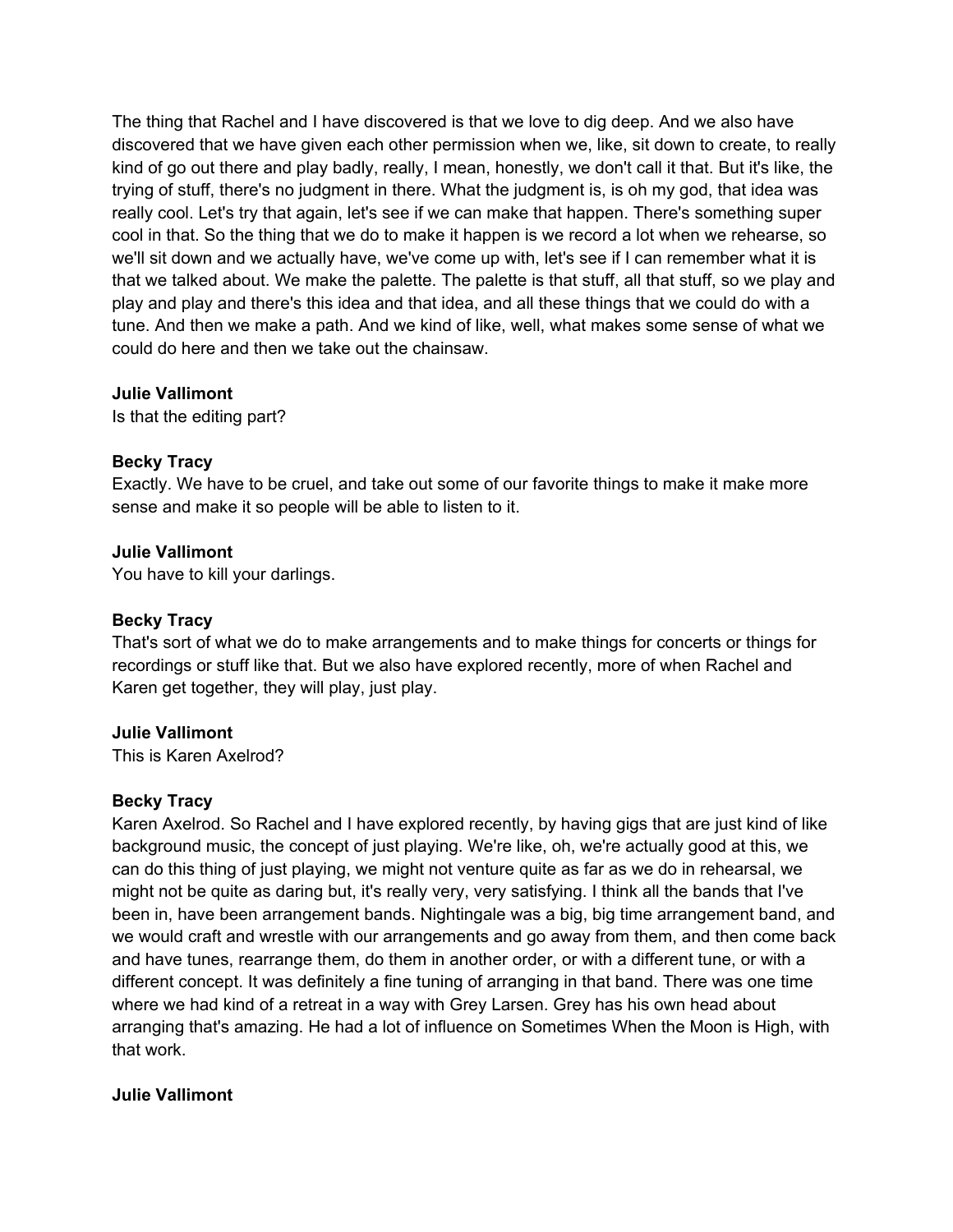Grey strikes me as a musician who really likes those small details.

## **Becky Tracy**

Exactly, that crafting. But Asparagus as well, when we rehearse, there's definitely, there's some stuff that is just kind of, like, here's our beginning, and then our transitions are going to be this, this and this, and here's our end. So there's some sets of tunes that are like that, but to make it into the sets that are more polished, and the sets that we want to pull out for the bulk of the evening, those are the ones that we spend more time on, and we're figuring stuff out and riffs and that kind of thing.

#### **Julie Vallimont**

So there's lots of different elements going on. Because one approach I think that actually works well as like a hybrid format for contra bands is just to plan out how you're going to start something, how you're transitioning to the next thing, and then how you're going to end and then in the middle, you can riff on that. That's what I ended up doing in Buddy System with Noah and most of the time, some sets we have are really arranged, but for a lot of things, just knowing how you're going to start and then transition, those transitions could be so important and magical, right? If you get it cleanly and clearly, and it has the impact you want, and then the end. But then it sounds like also, certainly in Nightingale it sounds like you guys had a lot of things planned out.

#### **Becky Tracy**

The thing about dancing is dancing gives you the freedom to mess around, right? Because dancing goes on for a while.

#### **Julie Vallimont**

You can't make an arrangement for a certain length because every caller runs a dance a different amount of time, depending on a whole bunch of different circumstances.

## **Becky Tracy**

Well, we do have George Marshall in Wild Asparagus.

## **Julie Vallimont**

Oh, right. I forgot, you cheaters.

## **Becky Tracy**

We can kind of negotiate a little bit more in that regard, so there's a lot of playing around. I feel like there's, in some ways, there's almost like two camps. There's the camp of the band that's trying to make a shape out of most of their medleys. They're trying to define what the shape is out of most of the things they do and they do that together, they sort of work out how that's gonna happen. And then there's kind of, I kind of take the lead, it's my turn to take the lead and now it's your turn to take the lead, and we hope that we seam them together. I've been aware of bands where that's kind of, that's an amazing thing. You know, somebody takes the lead, and there's this really cool backup thing that happens, and then that backup person can just kind of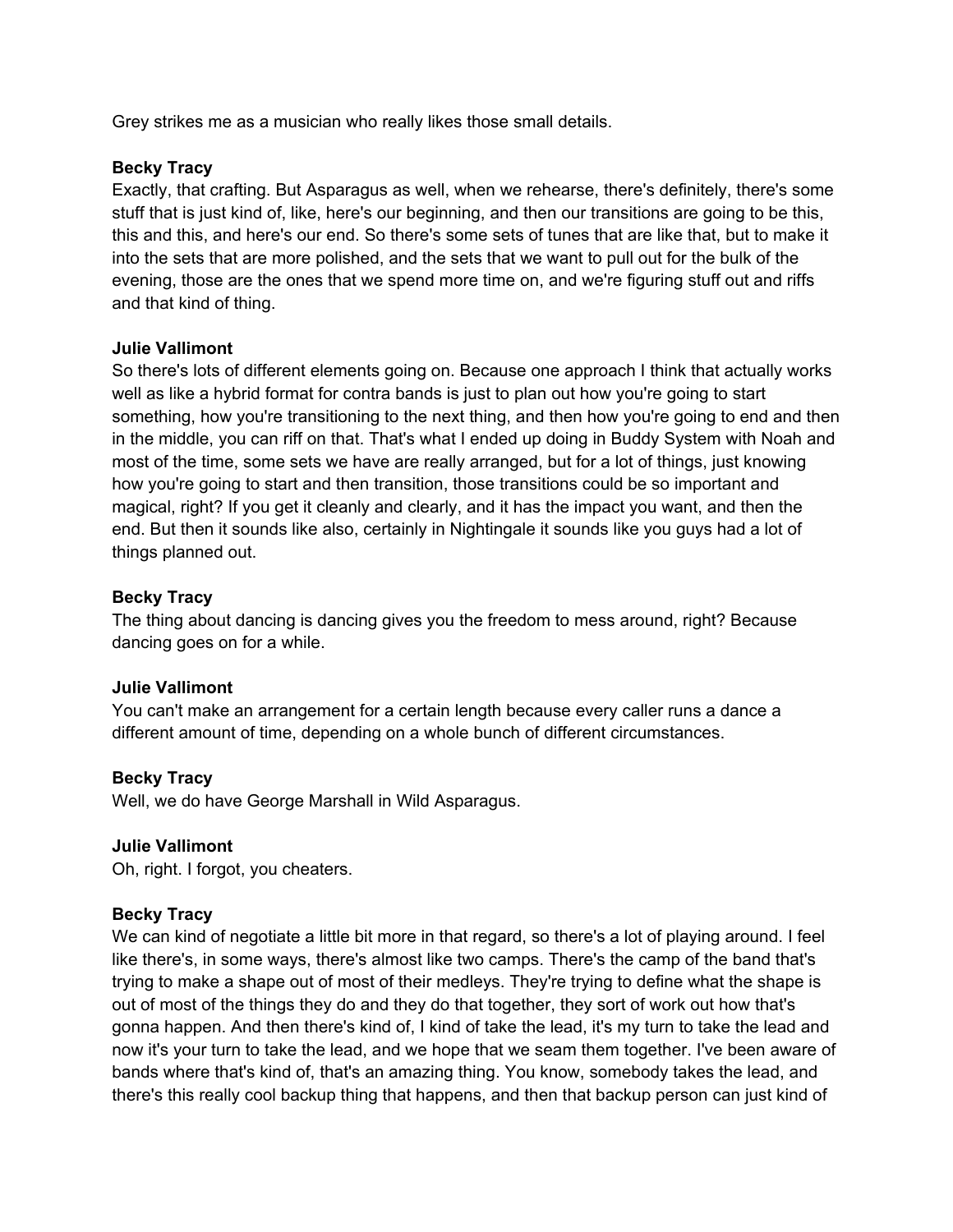swell into taking over and that person is taking the lead and it's incredibly exciting, but it's like there are two sort of different approaches.

## **Julie Vallimont**

I think that's true, kind of trading, whether you're trading whole times to the tune, or one person takes it twice and the next person takes a solo or whatever, versus the concept, Bare Necessities, the Bare Necessities concept of the passion graph, right? And having this arc that you're trying to accomplish during the arc of a dance.

## **Becky Tracy**

Ha, the passion graph, I guess I'll have to listen to that particular episode.

## **Julie Vallimont**

I talked with Kate Barnes but I'd like to talk to Jacqueline Schwab at some point, because I think maybe the idea came from her. But this is third hand, this is like someone told me that someone told them that someone told them that Jacqueline thought of this idea called the passion graph. But if you graph the energy of the dance on like an x-y axis, the shape that your line makes, so there's math, look, it's all coming together, like, are you gonna go up straight the whole time vertically? Are you going to kind of go up a little bit, I like the arc, where then it comes down a little bit at the end, and you end kind of gently and swell in the middle. A lot of bands, by accident, go up and then in the middle, they dip down again, by accident, like maybe their transition doesn't work and the next tune's not as good as the first one, or the dancers get tired. And then in the end, it shoots back up for the last time through, where you like, whooooaa I gotta play all the things, so you know, that concept? Where do you spend most of your time, musically? Like you talk about this two modes of being, either kind of trading, or arc.

## **Becky Tracy**

I'm definitely in the arc camp. I think I'm more comfortable there. I'm more comfortable spending my time working, not having the audience see me blast through my stuff. But there are certain times when you're so motivated by the energy in the room that things happen, who knows what they are, but things happen.

## **Julie Vallimont**

What kind of things?

## **Becky Tracy**

You know, just lines, like your brain will think of a line over a tune and it's there, that kind of thing. Your fiddle is singing maybe a little too loud over the tune of the band.

## **Julie Vallimont**

Sometimes magical ideas come that we don't even know we have in us, right? They just come out of that moment and they're amazing and perfect. If you save them up, collect them all, like you and Rachel do and harvest them for future times and work them into your arrangements, weave them in. How many metaphors can I throw in this sentence?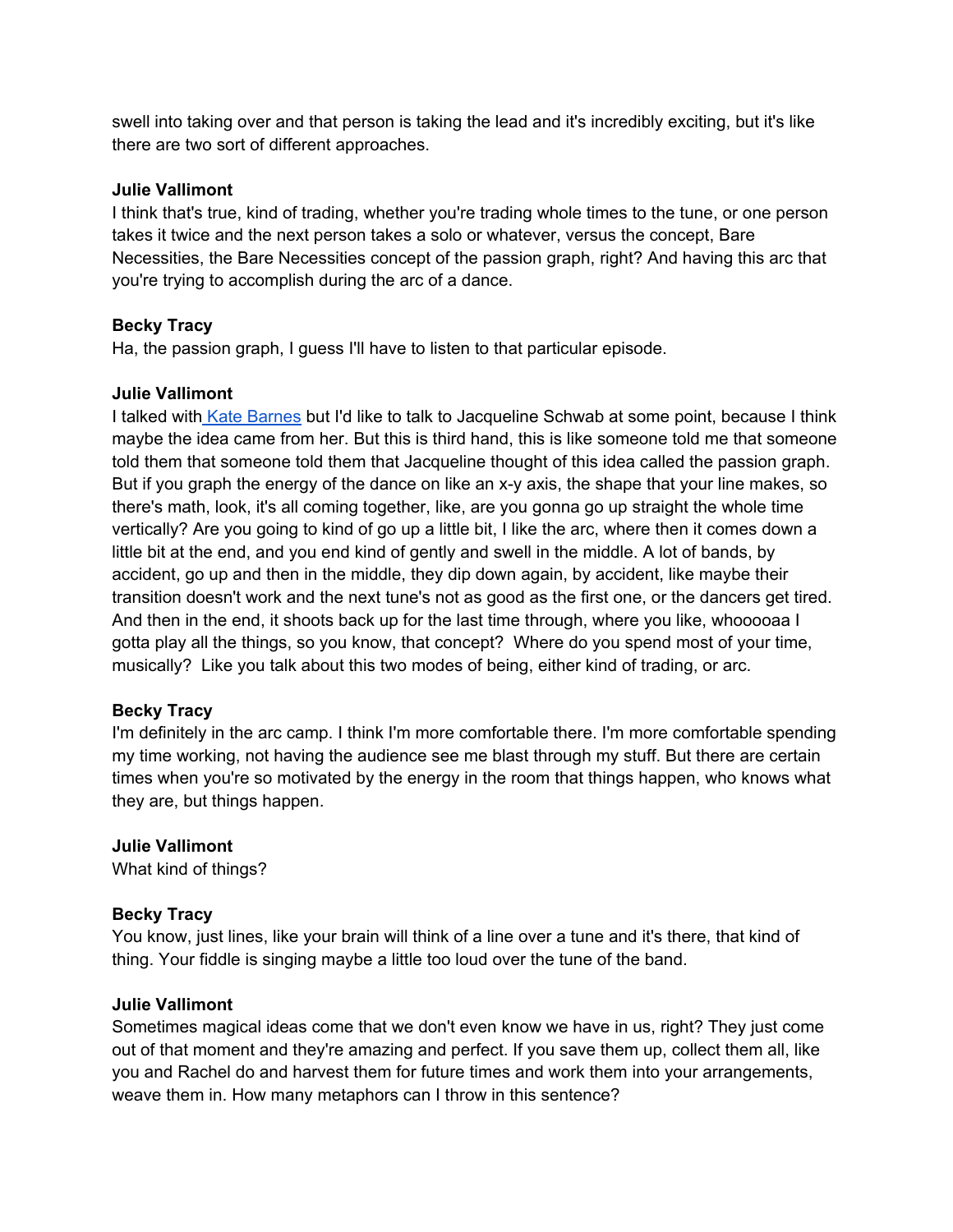That's funny, it's really funny. Yeah, so did you get everything you wanted on the nuts and bolts of the band?

## **Julie Vallimont**

Oh, come on, there's so many things we can talk about. You must know, not to be fangirly about this, but especially in the last few dances of Nightingale, like since then you know that there are people who have board recordings of Nightingale dances and we trade them around like Pokemon cards or something like really special.

# **Becky Tracy**

There have been a couple of times where I've been places where young people are playing kind of the whole arrangement of something that Nightingale has done in the past that is not recorded. No, no, it's usually a jam session. I haven't heard it at a dance ever. The problem is I can't even remember what is the name of that tune? [Becky starts to sing Return to Camden Town]. But anyway, what is that tune? Anyway, there was this big arrangement for that particular tune in it, I think it showed up maybe on YouTube somewhere or something. I have heard people do Keith's exact piano, the whole thing.

# **Julie Vallimont**

I remember my first piano lesson with Jeremiah. We started with basics, because I wanted to learn how he thought about accompaniment. But at the end, he's like, anything else you didn't do? I was like, can you just show me [the Nightingale tune] Flying Tent, please? Show me. Because, I told him, I used to take all these albums and slow them down and try to learn things at half speed and that was the one thing I couldn't figure out. I had a decent ear, I could not figure out for the life of me where his hands were when and how. And getting him to show me that, and I filmed the whole thing. It's in my archives, if anybody wants to pay me \$50 I'll sell you this. Just kidding. No, you could talk to Jerry about that, I'm sure he'll tell you. But something about the arrangements of Nightingale, they're so... they last, it's just quality stuff. This is why I'm a musician and I don't use words, because I don't have words for how great these arrangements are or else I would be a writer and not a musician. Where did you come up with tunes and repertoire and how did you decide to incorporate things like French music into your repertoire?

# **Becky Tracy**

So we were each bringing whatever influences we had. Actually, like many people during the pandemic, I've been doing a lot of cleaning lately, and I have come across cassettes that say, tunes for Jerry, or tunes for Becky from Jerry. So each of us had our influences and the same is true with Wild Asparagus. Then there's the tune writers, Jeremiah and Keith in Nightingale wrote lots of material. And of course, David [Cantieni] is a big writer. I have contributed tunes to Wild Asparagus. And of course, Rachel Bell is an amazing writer in our band. The French thing in Nightingale at least was certainly Jeremiah's influence, at that time, because he had been delving into some of the French music. I don't know, you'll have to ask him for more about that.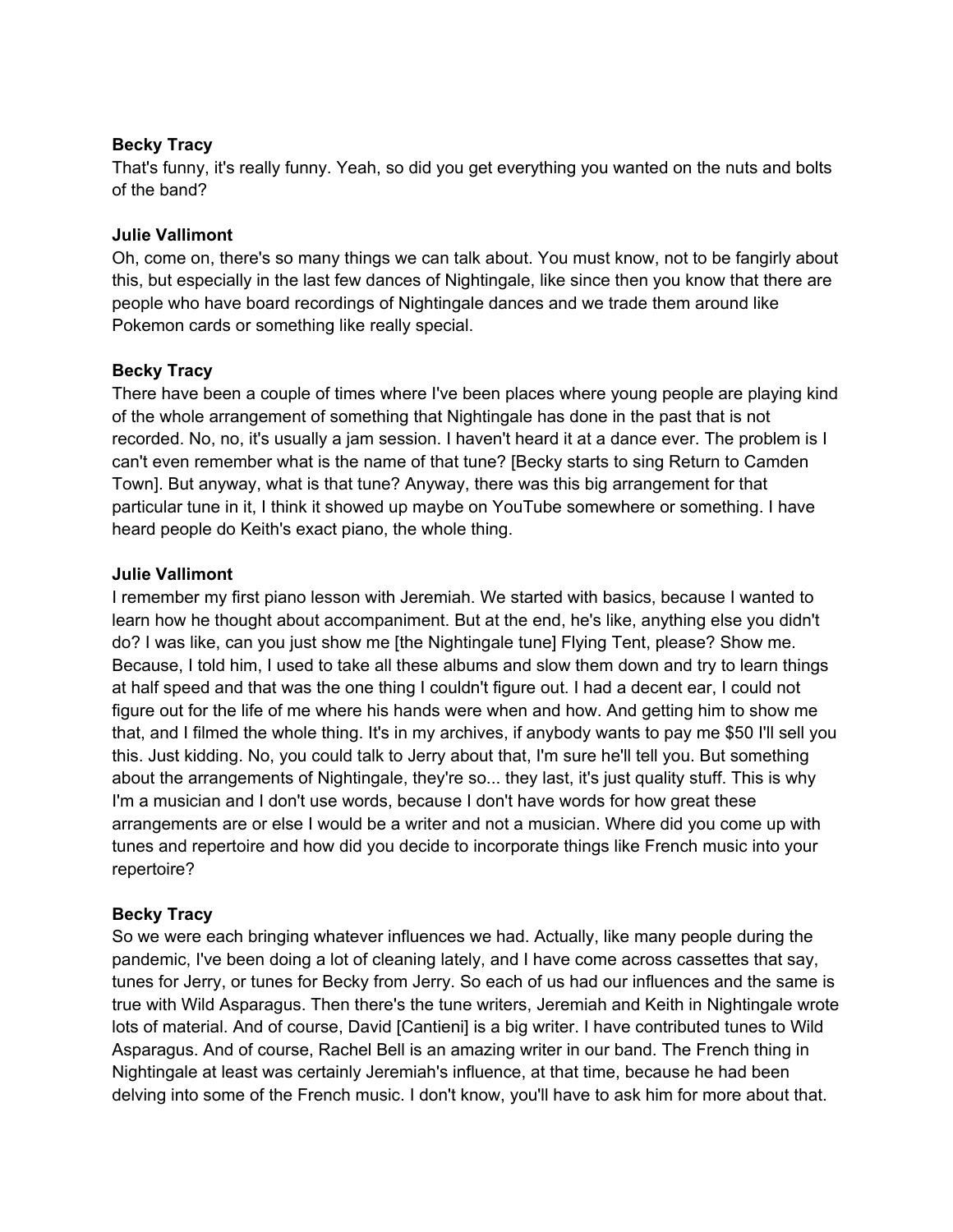But we were always just sharing the tunes that we knew. And it's like, yeah, there is this explosion of material where these tunes were going back and forth of what we had just known in the past. As time went on, people would be writing stuff and so we would be trying to incorporate those tunes more and more as Nightingale went on and the same is true in Asparagus. Asparagus has really taken on a lot of Keith tunes because of the whole Caribbean, that whole thing. Somehow that's been very inspiring for Keith to write tunes. David has happily jumped on board and I'm a little bit more reluctant to do that kind of group "we're gonna write a tune every day and then perform it every night." So that doesn't happen quite as much for me. Asparagus has really been happy to suck up those tunes that Keith has played, or composed.

## **Julie Vallimont**

Yeah, because you spend that time in St. Croix together every year.

## **Becky Tracy**

It's kind of like a band retreat, in a way.

#### **Julie Vallimont**

Yeah, another perk of being in a band with George Marshall as your caller.

#### **Becky Tracy**

Yeah, a retreat, both in the sense that there we are in this amazing place and a retreat in the sense that we're going off and writing tunes and then coming back and having to make them into music, into stuff for dancing right away.

#### **Julie Vallimont**

It's like an intensive or, having something to play every night and having free time enough in the day to write a tune. That doesn't happen necessarily, when you're at a dance weekend or on tour or something, depending on your schedule, being in one place for a week where you're just all with each other. That's a great environment to make music, you know?

#### **Becky Tracy**

Absolutely, and there's, you know, cocktails on the beach, with the new tune of the day.

## **Julie Vallimont**

Doesn't hurt. That sounds fun. Sign me up, that's amazing.

#### **Becky Tracy**

Yeah.

#### **Julie Vallimont**

So, this question, I don't know how to ask this. I want to ask your approaches to making medleys but you've made so many different kinds of medleys in all of your bands there's not one particular formula. But what's your approach when you're putting tunes together?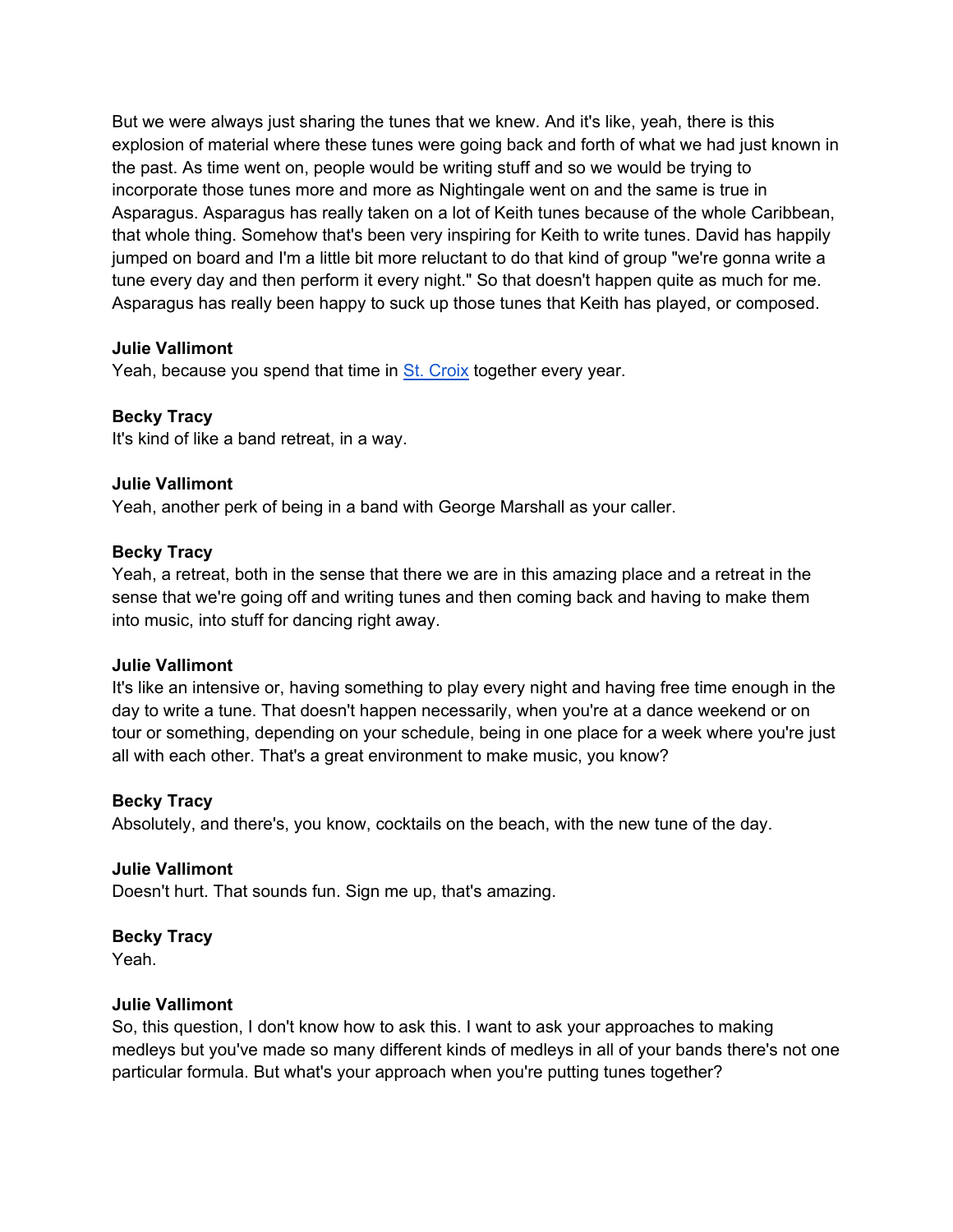What's our approach when putting tunes together?

#### **Julie Vallimont**

Or what are your many approaches. You know, like you've got some things where it starts out mellow, and then all of a sudden, bam, it hits you in the face, right, the transition?

## **Becky Tracy**

Okay, so what is our approach? It's kind of funny, because in summary, it varies from band to band, because, of course, I'm not the only person. Everybody in the band has input into what they want, how they want a medley to go. One thing that is true, is that all the bands that I've been in have had kind of "types" of tunes. So, Asparagus doesn't play that many French Canadian tunes, but the other bands would have a French Canadian-esque sets of things and maybe smooth slinky jigs, but then maybe the more party chunky kind of jigs. So depending on what the caller was asking for, you'd know where to go look. And then in Nightingale we always had like, the enders, the big sets. There were a few of those and they were the ones in fact where you're talking about the pow, where something would happen and there would be a big change and all of a sudden you don't realize that it's three people on stage because Jeremiah's all over the piano, and there's this big mandolin thing and feet and all that stuff. Rachel and I, we have a section that we call headbanging French tunes. How do I describe this motion? Its head banging.

## **Julie Vallimont**

Yeah, Becky is actually head banging on the screen.

## **Becky Tracy**

Back to the grunge. In Wild Asparaus we do kind of the same thing where we have the Irish reels and we have different kinds of sets of things. We have our one tune wonders. We have things that have the bombard. There's definitely different feels for different types of tunes. I'm trying to think. So how do we, as Wild Asparagus, decide that one tune sometimes is going to be it? And that's all you get. Because is it just because there's enough to say with that one tune? Or there's a groove that's compelling enough? Or you just don't want to change because it's so much fun to stick around with what you have in there, there's enough going on between maybe a riff and the tune itself, that you can just play with that. And you feel like that's a sort of a complete experience for the dancers. But then sometimes it's more like you're just playing tunes, you're just, you know, tune after tune so you might as well have three tunes.

## **Julie Vallimont**

Especially with like the Irish tunes, I feel like that's the thing to do. I mean, that's the thing about Wild Asparagus is just this groove, this mood. Like you're in a place, it's like one concept, one dance and you just do the thing. Then there's the occasional pow, but the pow is like the bombard comes in instead of the entire arrangement changing, it's like a different way of doing some of the same things.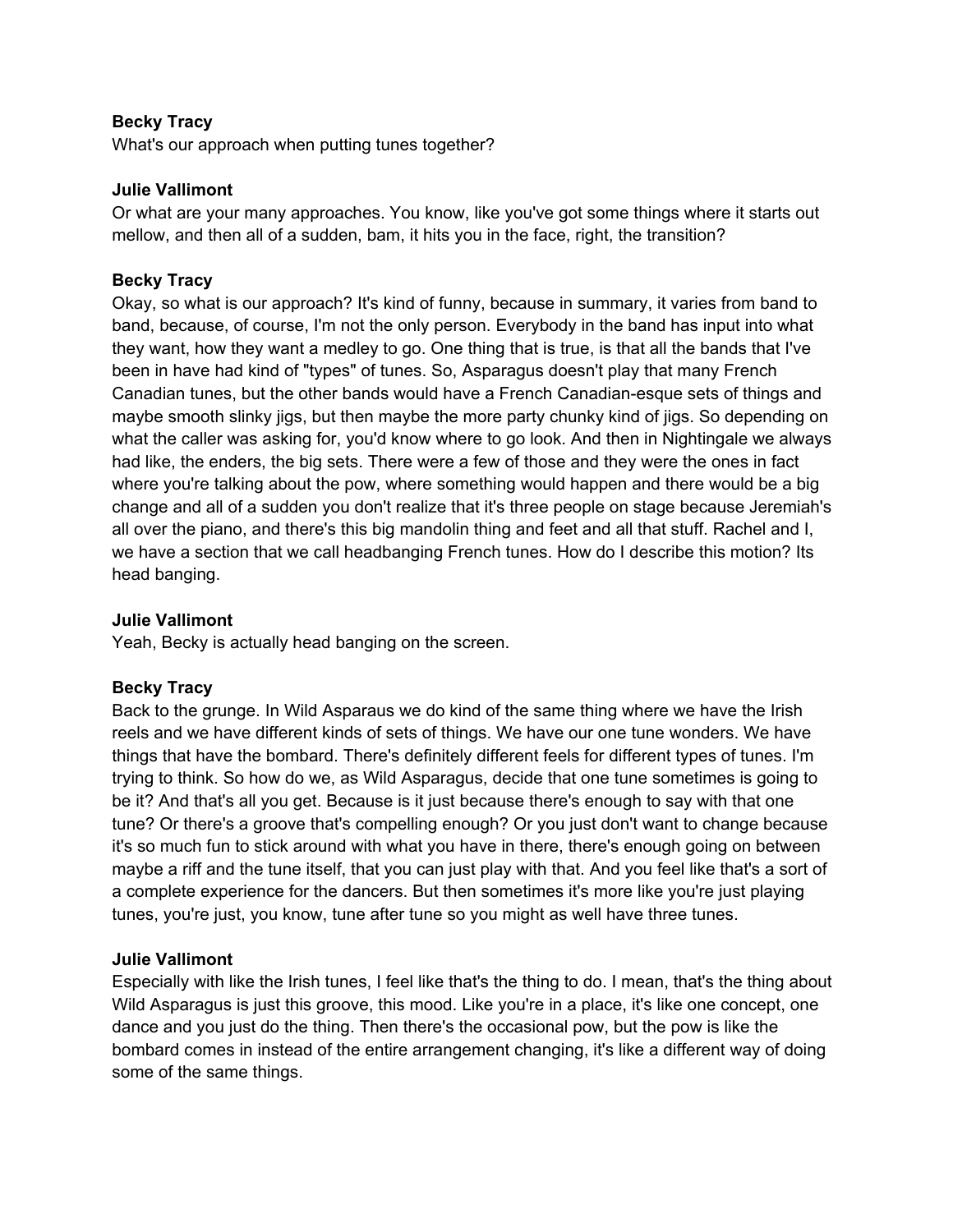It's also true though, that Wild Asparagus is known for the dropping out. There's one time, you drop out, I mean, the backup band drops out, right? And you've got just fiddle and flute or maybe just fiddle, just flute, just something and then the band comes in, and it's something else, the rest of the band. That is one of the signature sounds, I think, of Wild Asparagus. There's the side of the groove, and you just stay with it through the whole dance and then there's that other side.

# **Julie Vallimont**

A lot of these signature sounds are things that a lot of bands now kind of take for granted. But, there was a time when this was all new. And you know, before that, it was like: play tunes and harmonize with the tunes, perhaps and have medleys. And then all of a sudden, you have all these bold arrangement ideas kind of coming out of the woodwork.

# **Becky Tracy**

Well, you know, that's the thing that's so amazing about contra dancing, and the contra dance music, is that it's so open to so many different ideas. There's people who are swingy in their approach, there's people who are very straight. And they're doing what you just described, the tune, and harmonies, and it's beautiful and fantastic dance music. There's super solid, beautiful oompah piano that keeps you right where you want to be. And then there's the grooves and the really inspired inventive piano styles that are out there. So it's open. The parameters are rhythm that you keep, really good rhythm, and you keep the dancers knowing where they are, somehow at least that's what I like. But within that parameter, you have so much freedom.

## **Julie Vallimont**

Yes, the rhythm and the phrasing are there then you can do anything else you want. What did it sound like the first couple years when you were playing with Keith and Jeremiah? Did you start arranging everything from the beginning? Or were you more like playing tunes in the beginning and then kind of got into that?

## **Becky Tracy**

We definitely started arranging from the beginning. The arrangements were simpler. And I think our recording, The Coming Dawn reflects that, it's a simpler sound. But also there was a purity of that, that was really beautiful. And yet, there was the kernel, there was always the kernel of arrangement, there was always the kernel of, you know, fussing a little bit, perfecting a little bit, creating, just making something a little bit different somehow.

## **Julie Vallimont**

There's times when there's this element of minimalism where I feel like you're just playing only what you need to play. And Keith would do this really groovy piano, very repetitive riff for the tune to go on top of or something. Or just the feet being... like Keith's foot style being so constant and unchanging, is like this ground. And the arrangements, they just have what they need and they don't have a lot more than that necessarily. So it's like maximalism and minimalism sometimes. Right? With something like Flying Tent, you know, that arrangement?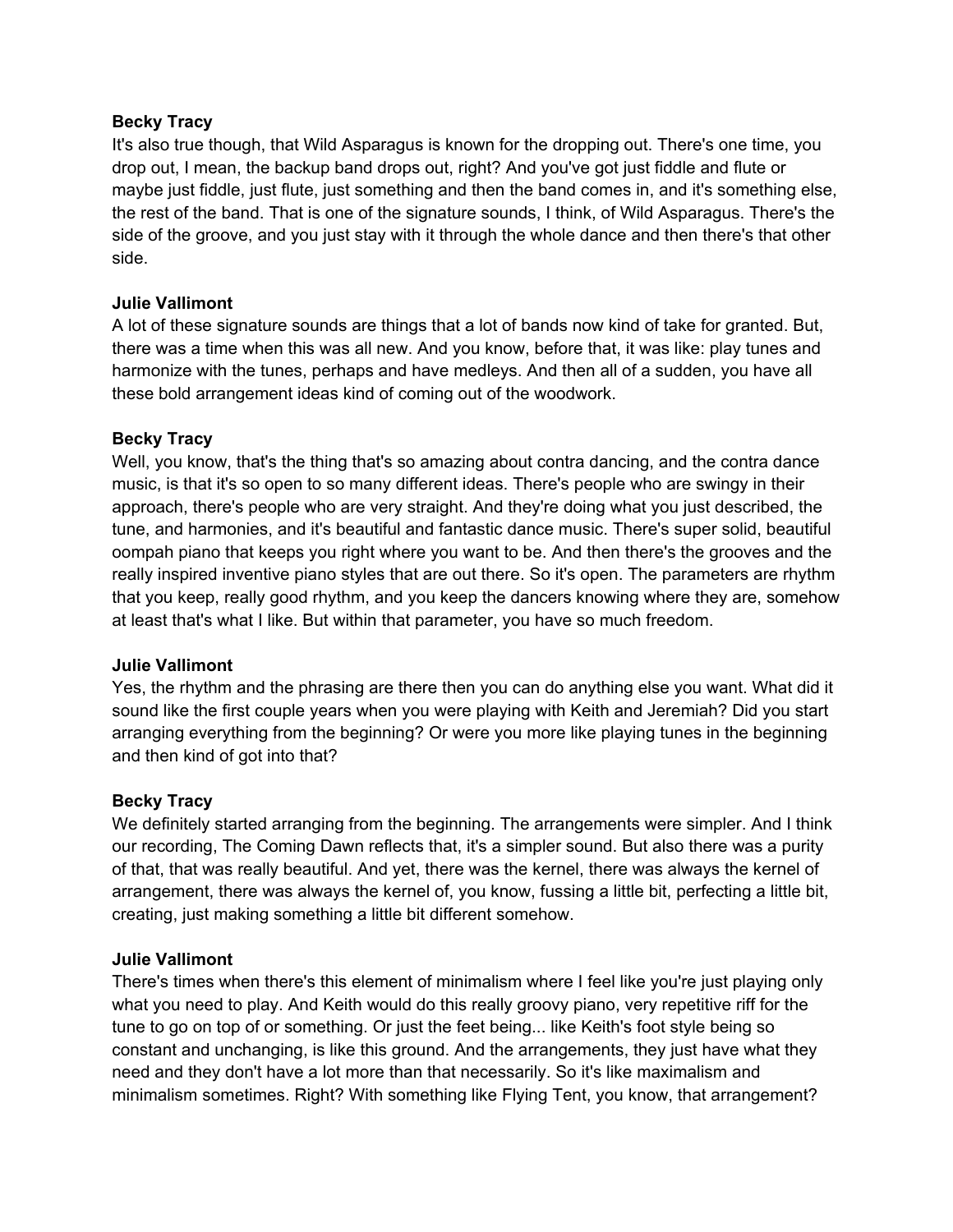A little bit of both, right? Yeah, for sure.

#### **Julie Vallimont**

Man, it's just so many ideas. When you have each band, with people with different backgrounds and ideas, and everyone brings ideas to the table... It's not like you're all making them up on the fly during rehearsal. You know, often somebody has: oh, I've been working on this riff and you bring it together. And maybe: oh, I've got this tune that goes with this riff and you try to put it together and then the synergy is how you take all these ideas and make them your own.

## **Becky Tracy**

As a band, you mean?

## **Julie Vallimont**

Yeah, as a band.

## **Becky Tracy**

And it's very interesting how bands, they have their sound, you hear them and it's like, I know who that is.

#### **Julie Vallimont**

I feel like for a lot of contra bands, when we have what we call rehearsals, they're actually idea generating and medley generating sessions and arranging sessions. Very few bands actually rehearse, which is practice the things that they've already arranged. Because we all find that out when we go to the studio, and we're like, oh, this isn't tight. We've never figured out how we do this transition have we or whatever. Do you have bands that you have rehearsed with and practiced?

**Becky Tracy**  In fact, all of them.

# **Julie Vallimont**

All of them, yeah.

## **Becky Tracy**

Concerts are a really good motivator for rehearsals. Dances are less motivating. Because, as you say, it's like that idea generation. Maybe you get the beginning, middle and the end, figured out. But you kind of let the rest happen during a dance, but then when you want to put that in front of people who are sitting down and really, really paying attention it's a big motivator for actually rehearsing. And so all the bands have rehearsed probably because of that more than anything. There's recording, and there's concertizing that makes it happen. And then, of course, there's the once in a while you're in a recording session, and you go, whoops, this isn't quite right.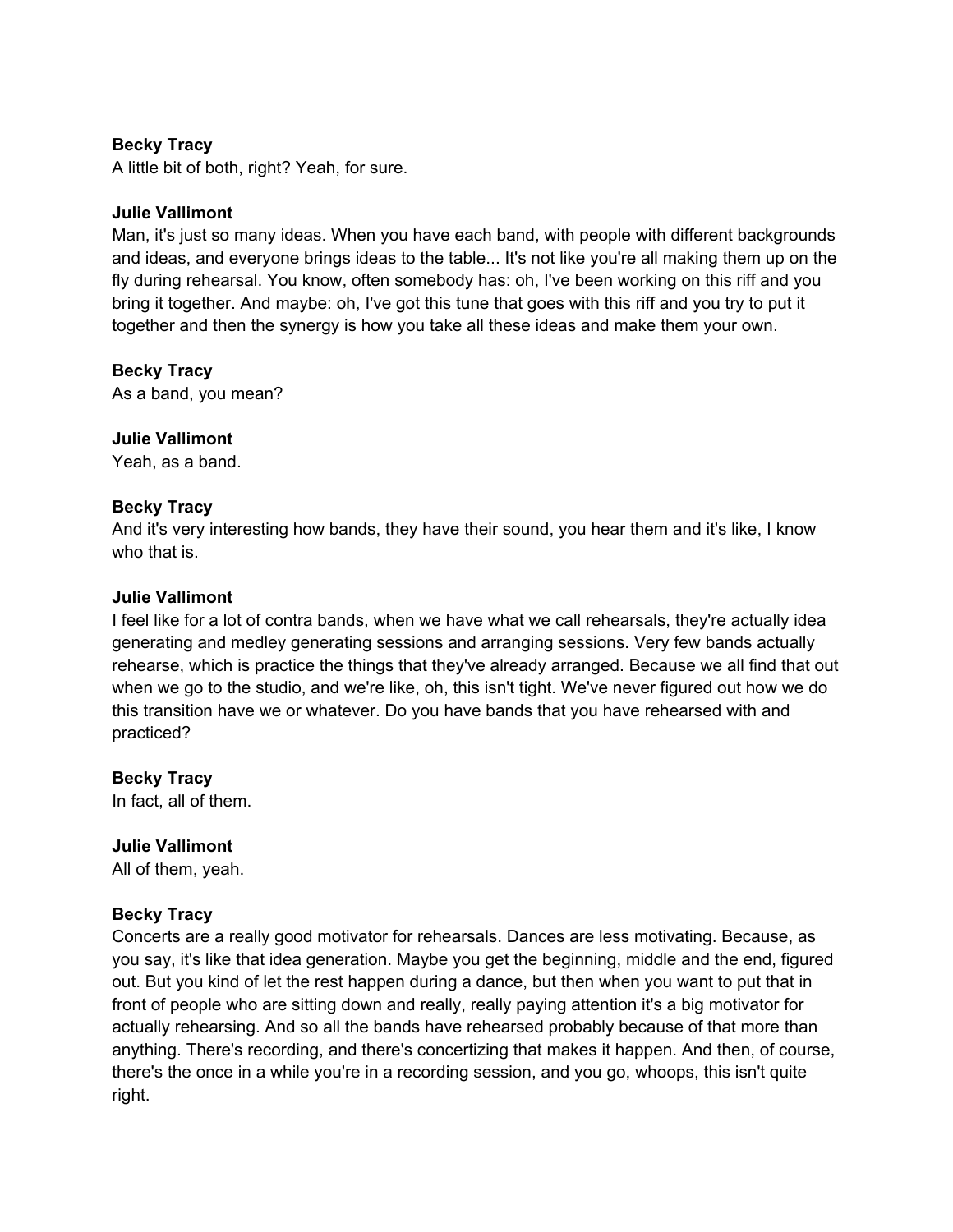Then what do you do?

# **Becky Tracy**

Okay, I think we're gonna do this one tomorrow.

## **Julie Vallimont**

Yeah, let's break on this instead of spending our money in the studio rehearsing this right now and figuring out how it's gonna go, right? I mean, just like teaching is a good way to learn things and to reveal what you don't know. The best way to know what you don't know is to try to teach it, the best way to find out the little gaps in your arrangements or your technique is to try to record something because you will find out real quick the things you haven't figured out that you've been fudging this whole time.

## **Becky Tracy**

Absolutely. In fact, I say to my students, I say it over and over again and really very few take me up on it. I say if you want to know how well you're doing on this tune, you should record yourself and listen back. I love it when somebody comes to me and says, oh my god, I just spent like an hour trying to record that tune for somebody.

## **Julie Vallimont**

Yeah, maybe the exercise isn't even only about the listening back. It's also the making yourself record the thing and then as you're playing it and focusing on it, you learn just through that and then also through the listening. I think bands should make demos before they make albums, just practice recording together and listening back to it. Because recording as a band is a skill, all in and of itself. Your album music will be better if you've already kind of got the skill out of the way before you get to the studio, right?

## **Becky Tracy**

Yeah, but you know, going into the studio, time and again, you forget. Which is probably a good thing. You forget how much work it is.

## **Julie Vallimont**

It's the only reason that lets us make more recordings.

## **Becky Tracy**

Is that we forget, it's like having babies.

## **Julie Vallimont**

Yeah, exactly. You need to forget what childbirth is like so that you do it again. Right?

## **Becky Tracy**

How much sleep you lost that first year.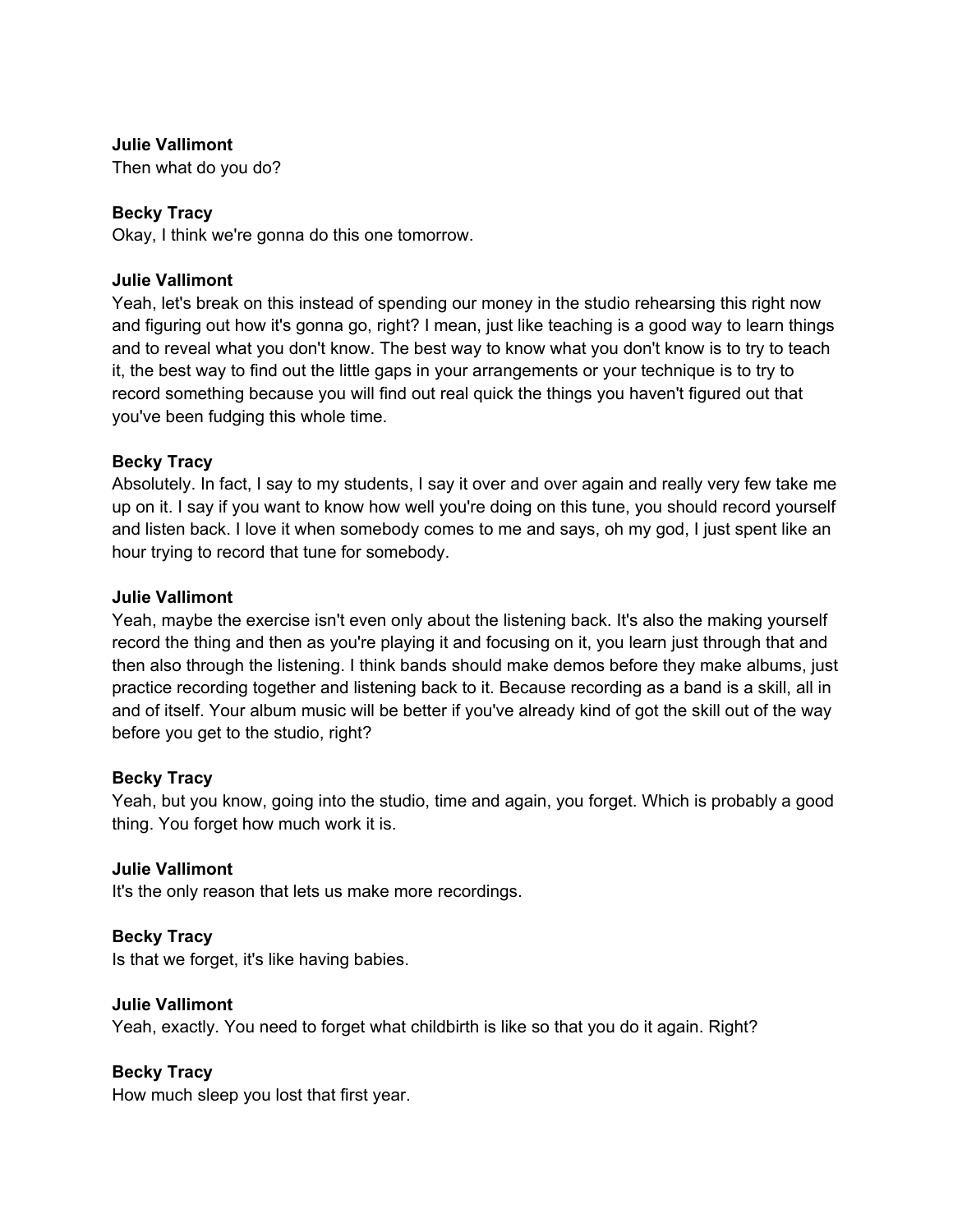Yeah, exactly. And you've made a solo recording?

## **Becky Tracy**

Twenty years ago.

#### **Julie Vallimont**

Wow. Are you ever gonna do another one?

#### **Becky Tracy**

You know, it's funny. A couple years ago, I started to pen out what I thought I would do. I went on a little retreat. I tried a bunch of things, and I had a whole mess of ideas. But I think I might have lost a little confidence somewhere along the way. It's a big step, the making of a solo recording. I feel really great about Evergreen. I feel like it's sort of stood the test of time, maybe that's a way to say it. But one thing about doing something like that, is that, then you feel like you want to at least meet that mark with your next one. I think it was the same thing with Keith and I making a duo album. After being with Nightingale all that time we started our duo album pretty soon after Nightingale broke up but it was hard to birth it. And I'm so glad we did but it took a lot of, sort of, [Becky makes a grunting sound like she's mustering strength] "err, okay".

#### **Julie Vallimont**

Was that at all affected by the fact, did you record that it in your home studio so that you can kind of work on it whenever and however, which is a blessing and a curse.

## **Becky Tracy**

Uh huh. Yes, ma'am. It's a blessing and a curse because you're not paying the big bucks. Paying the big bucks is really motivational, and that defined time of being in a studio is also motivational. Keith is amazing in that he is able, on his own, to plow through and do solo recording after solo recording in the studio, in our own little studio and just kind of do that. I'm really impressed with his ability to do that, pretty amazing.

#### **Julie Vallimont**

He seems quite focused.

## **Becky Tracy**

He certainly can be.

#### **Julie Vallimont**

Your musical partnership with Keith is such an incredible thing. You know, it's lasted all these years through all these different settings. You've played together as a duo, I've seen you play for dances as a duo, and you've been on his albums, and he's been on your albums, and you've been in multiple bands together of different styles. What's that been like? I don't know, I don't have a sophisticated question for this except, that's cool.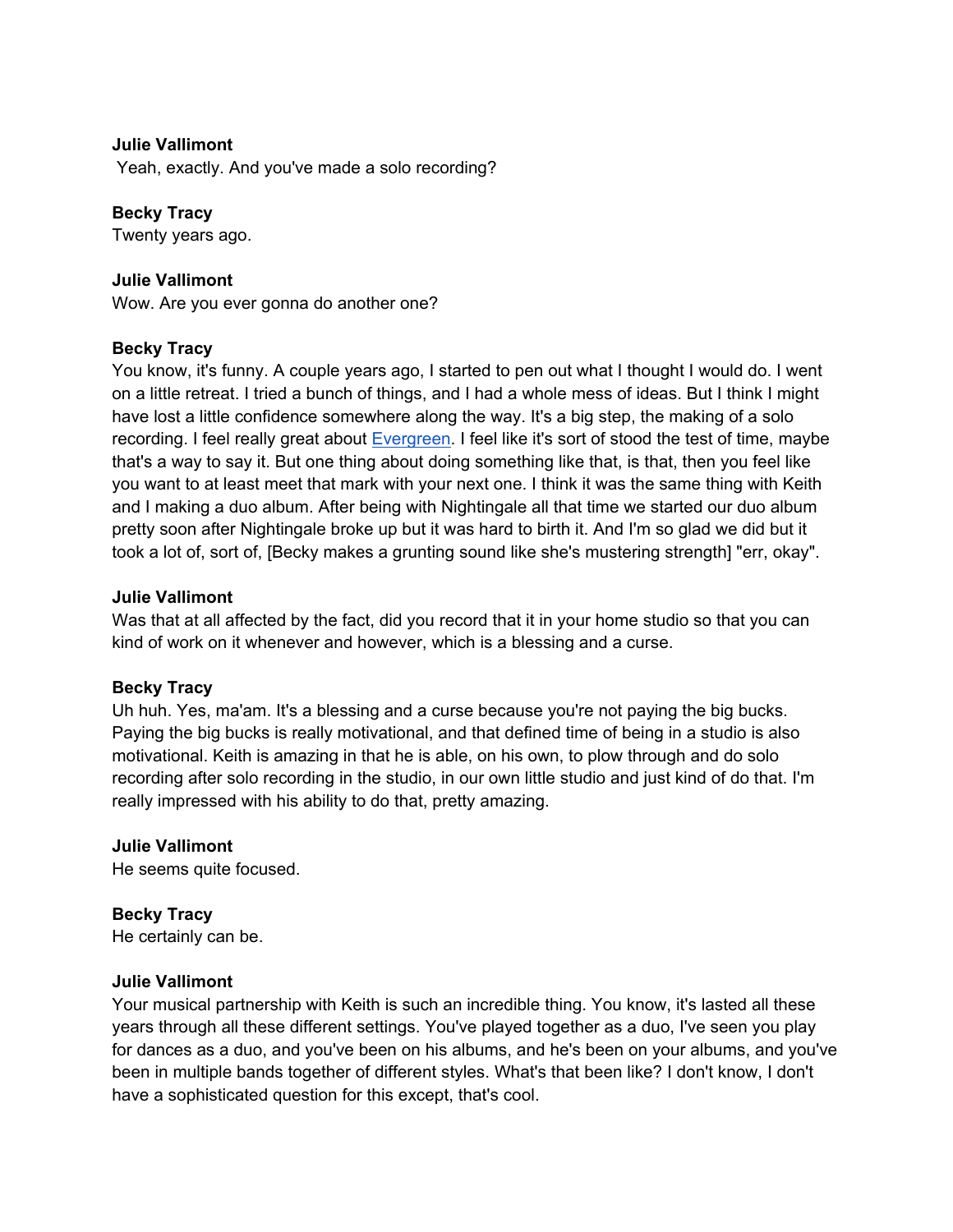Because we're kind of like, all in, right? We're family, you know, house, we're business partners, musical partners. We teach together, we do some classes together. Some of it is kind of also defining your own time in a way. Like, own time is healthy time. Right? Then you come back together, and you have at least a perspective on stuff because you're doing other stuff. And so during the pandemic, we've had less of that. So I have taken to big hikes and and he's become an exercise fanatic.

## **Julie Vallimont**

I saw him running around Brattleboro not too long ago, a couple months ago when it was warm outside. I mean, that's important, right? Because you need to have your own experiences so that you have different things, just to do your own thing and be your own person. But then also that gives you new things to bring back to your musical relationship and new ideas and things like that.

# **Becky Tracy**

It also gives perspective on appreciation for what we have, and what we do together and how well it works. But you do have to kind of go away from it too, or at least some of us do.

## **Julie Vallimont**

It's like, if you're in a room that smells really good, like someone's cooking applesauce or something, after a while, you just smell applesauce, and you get kind of used to it, then you go outside for a walk. It's coming up on Thanksgiving, it's my favorite thing to do at Thanksgiving is go out for a walk in the cold air and come back and the house smells amazing. And you didn't notice it while you're in it, because you get used to it after a while but that first breath of this pumpkin pie smells incredible.

**Becky Tracy**  It's just like that, yes.

**Julie Vallimont**  Oh, Keith smells incredible. [Laughter]

**Becky Tracy**  Uh huh! [Laughter]

## **Julie Vallimont**

How has your playing changed as you've gone through this musical journey with Keith and with your other bands? How's your playing changed over the years?

## **Becky Tracy**

Oh, that's an interesting question that I have never thought about before. I think in some ways it has solidified. You know, and not, I don't mean in a bad way. I mean, you know, kind of like, it's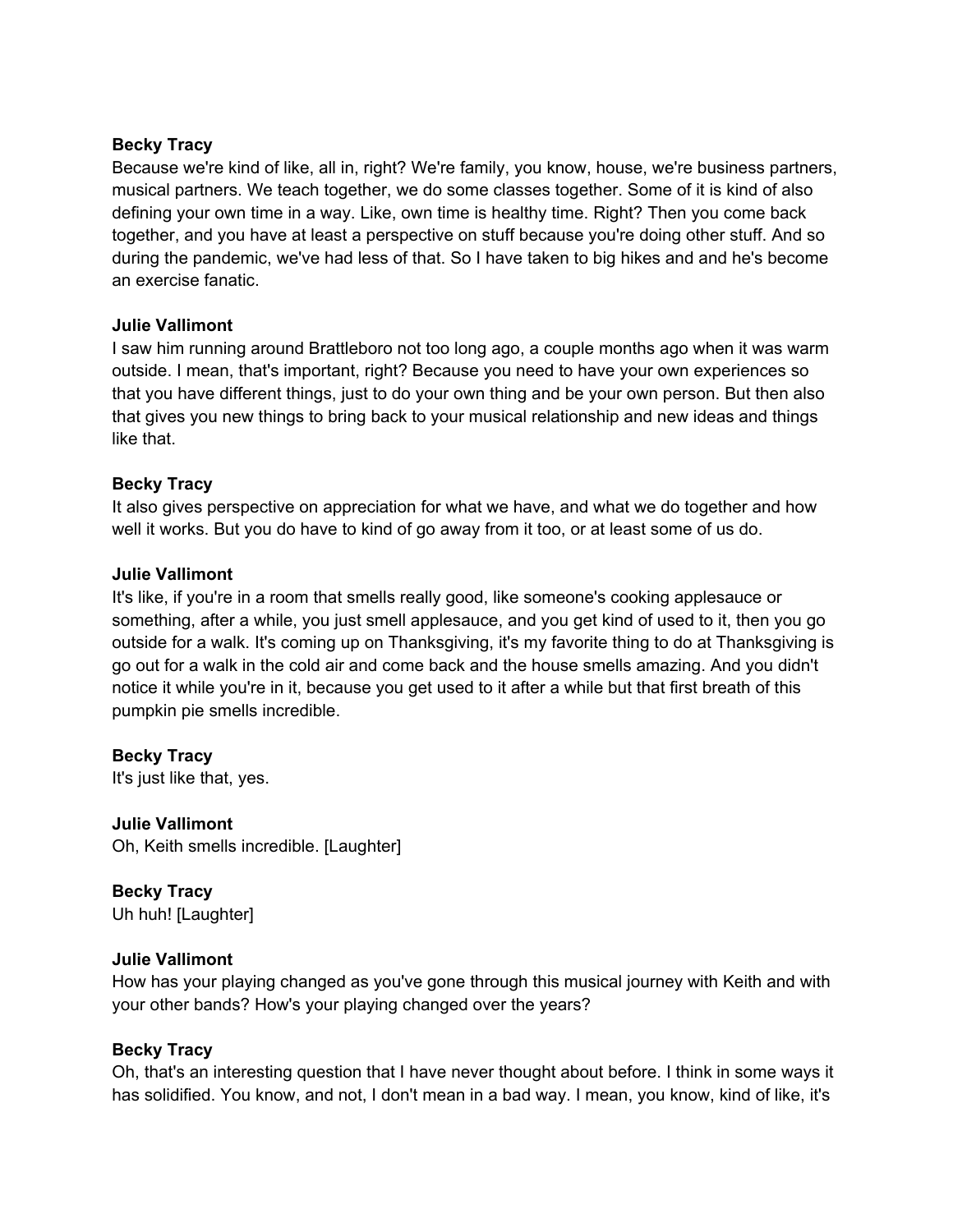stronger. I guess back when I first started with Asparagus, I guess I could make a whole room of dancers dance alone. But now I feel confident in that ability. Yeah, I don't feel like I'm gonna fall off the tracks any second. Yeah. I also feel like I have been more confident in exploring other harmony, and exploring my own riffs. Like the idea of a duo, which is both what's happening with me and Keith and what's happening with me and Rachel at this moment in time, because of the pandemic, is that I feel more like I can bring my own ideas of backup or harmony into those. And I feel like I did it in the past, but without as much sense of: this is going to be okay.

## **Julie Vallimont**

Yeah, yeah. And you have an octave violin, am I remembering that right?

# **Becky Tracy**

Yes, so now I have my octave violin, I've had it for maybe four years. And, so that's like a whole new voice. I'm really happy about that. I do use it for contra dancing a little bit. It's like a little coloration change. And it's so exciting. Like, those wind players who have... or even fiddle players who have like a mandolin, or, you know, some other instrument to play around with, you know, their toy. But I often think of wind players, of course, because I'm with David Cantieni, who has his saxophone and his flute and his whistles and his bombard and all kinds of toys to make different tambours. So it's really, it's fun to have a different chamber to mess around with. The octave violin is interesting, because some people, when they pick it up, a violin you know, somebody who's never played an octave violin, some people start playing it and they just think lyrical, beautiful, lyrical. And then other people who pick it up, and usually they are male and young, and they will just shred the heck out of it. And it's also fantastic. Yeah, not to put any stereotypes on these wonderful young people.

## **Julie Vallimont**

You're allowed to see patterns. Well you know, it can do both things. And I think, you know, I feel like that's some of the magic of your playing is that you can do the most sublime beautiful, delicate thing and then on the other hand, you could just kind of bounce away on this, you know, Québecois tune with so much fire and passion, or this Irish reel and like, having all those extremes, like having that little crunch in your tone makes it so good for dancing, right? That little extra. Like when you're playing for dancing specifically as a fiddler, what kind of things are you thinking about? What are you watching on the floor?

# **Becky Tracy**

I mean, I am not specifically watching for things. I'm aware of the dancers, and there's like that sense back and forth. But there's, I definitely pay attention to the dancers, both beforehand and while they're happening, in terms of picking tunes. Because I really want dancers to have this experience of it just really going together so great. Now, I know that when I'm dancing, I don't necessarily... sometimes I think it's the most amazing thing, but I've also had the experience of just dancing to a band that just plays New England tunes of whatever ilk for whatever dances come up, and boy, is it good.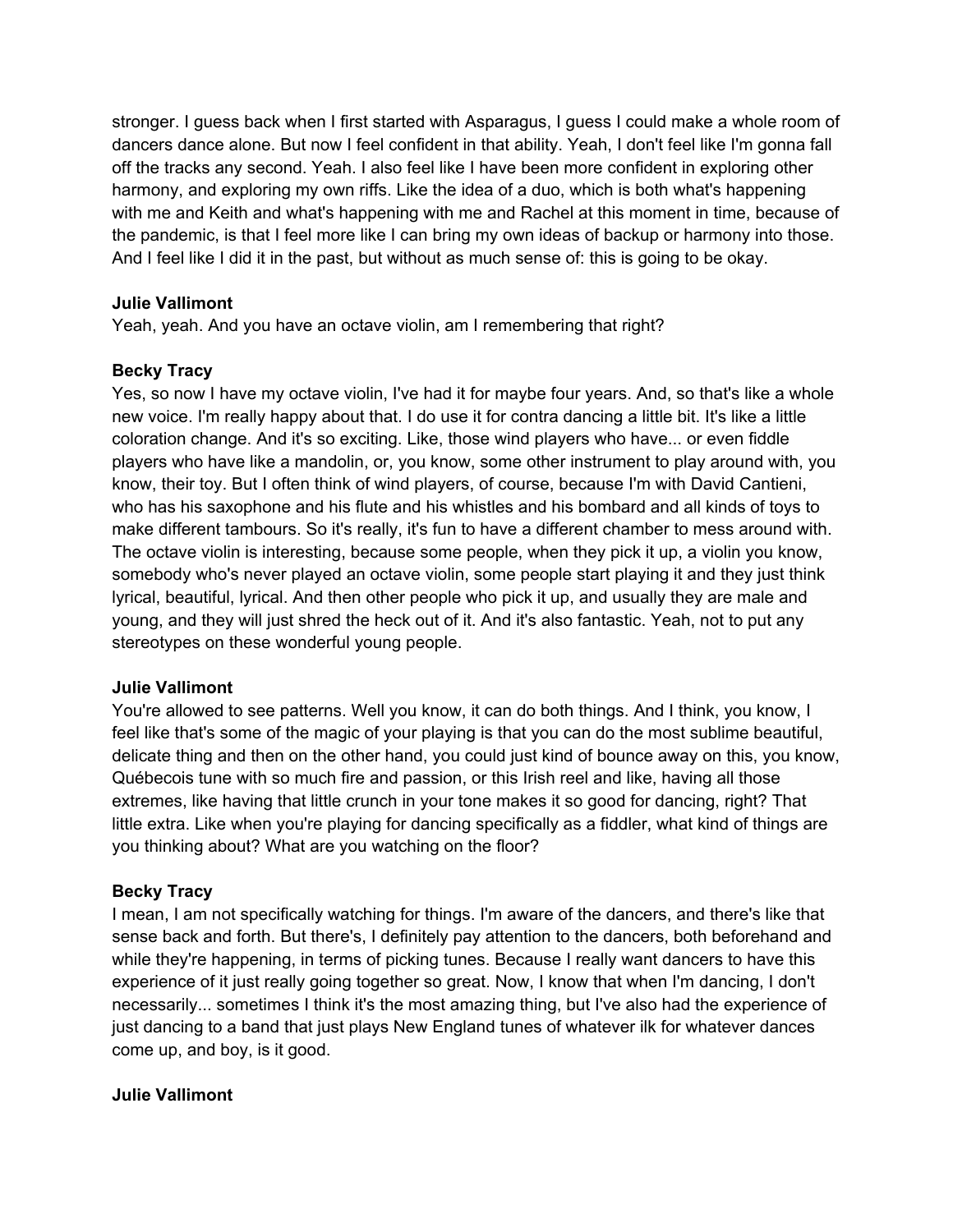It's great.

# **Becky Tracy**

However, you know, I have this bent, you know, this sort of focus, of making tunes match dances. And I think it might have started with Lisa Greenleaf, because she used to have a spreadsheet of all the sets that Nightingale played, and what the qualities were of those sets, and what dances they went with, what kinds of dances. And she had that because our sets were so varied, that she had the experience of things bombing. And so she decided that wasn't going to happen. So she made it so that didn't happen. And so then I started to pay attention to those ideas. And, I usually have a big hand in matching stuff to the dances that callers have chosen, whether it's a caller handing me the card before they start, or if they have the whole program lined up at the beginning, I can figure out, you know, what order we're gonna play our tunes in. And then if there's once in a while where a dance will happen, and maybe it's because the caller skipped a dance or we skipped a medley and so we're playing something that's completely not going with the dance. I really don't like that feeling.

# **Julie Vallimont**

Yeah, what do you do? It's kind of like, oh, you're stuck there. Do you try to change?

# **Becky Tracy**

Usually I sit with discomfort for a little bit to see if it's actually okay. Yeah. Because usually it's fine.

## **Julie Vallimont**

Yeah. And it's often drastic to try to change something.

## **Becky Tracy**

Uh huh.

## **Julie Vallimont**

You know, I feel like it has to be really bad to try to bail on the original thing.

# **Becky Tracy**

I don't think I've ever bailed. But I have felt the heat rising in my throat, watching.

## **Julie Vallimont**

I remember talking to Lisa about programming with Nightingale, because you know, I was in Nor'easter, Nor'easter was a new band. And it was the kind of band where callers were starting to give us their programs in advance. And we were programming in advance to their things. And I asked Lisa what she did with Nightingale? She said, well, usually, now I just started asking them to give me the program. And then I matched the dances to their musical program. But with with like, a musical, kind of with those kinds of arrangements, they flow into each other in different ways. It kind of makes the most sense after a while to do it that way.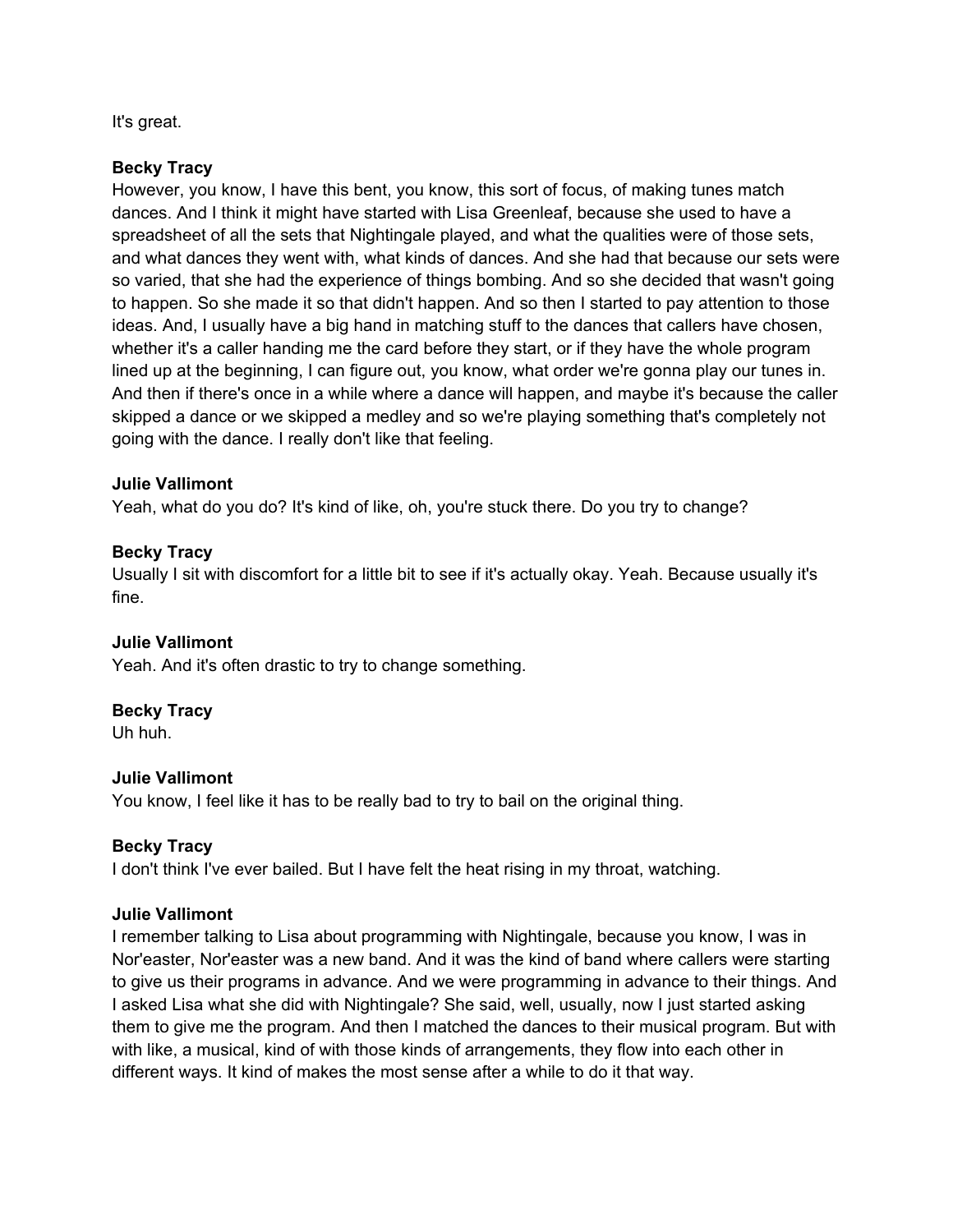Right. Plus, she knew our music that well. Yeah, that she could do that really easily.

## **Julie Vallimont**

Yeah, yeah. And, you know, she's a flexible caller with a lot of dances in her repertoire and doesn't necessarily have an agenda for the evening of oooh, I need to call this particular new dance that I just wrote, or whatever, you know. And so it's just, it's uncommon for a caller and a band to work that way. But it's cool. It can have a really cool effect because now the whole dance is an arrangement, like in a good way, right? It's like all those details. And you know, then the band can be at their best and the caller can be at their best and the dancers are going to have a great time and it's kind of a neat experience. You know.

# **Becky Tracy**

You know who else has done that is Sue Rosen. I've worked with her where she said, "Okay, what do you want to play next?"

# **Julie Vallimont**

It's fun when that happens, because like, often you have an instinct of like, Oh, I think we should do a beautiful jig right now. I don't always like planning things far in advance, because my instincts in the moment are not always what they were over dinner that night. But in the moment, the right thing will usually pop into somebody's head. I love it when the caller is like, oh, I was also thinking beautiful jigs are perfect, our sense of flow is exactly in line. I love working with callers when our instincts tend to line up like that and then we can just be in the moment, but it's like we're planning ahead together. But in the moment, if that makes any sense.

# **Becky Tracy**

Yes, it does make sense. Totally.

## **Julie Vallimont**

When you're matching tunes to dances, what are the kind of things you're looking for?

## **Becky Tracy**

Well, of course, I look for the balances. What's that essential feel? Does it feel like it's, you know, got lots of balances, or does it feel like it's lots of walking. And, you know, that's like, the essence of it. And then going on from there. You know, there's certainly other things you for sure. But, those are the essences. You know, like, okay, I'm thinking you can kind of put it into two camps. Lots of balances, or it's kind of smooth and walk-y. And I love it when somebody will say, okay, this one really needs a party tune, or I like this feel to this particular dance. Yeah. And then you go through your setlist and you think about what would be a good fit. Exactly. Yeah. Steve Zakon-Anderson felt like that. He had to have a whole little pile of dances with B1 balances for Nightingale. That was a thing.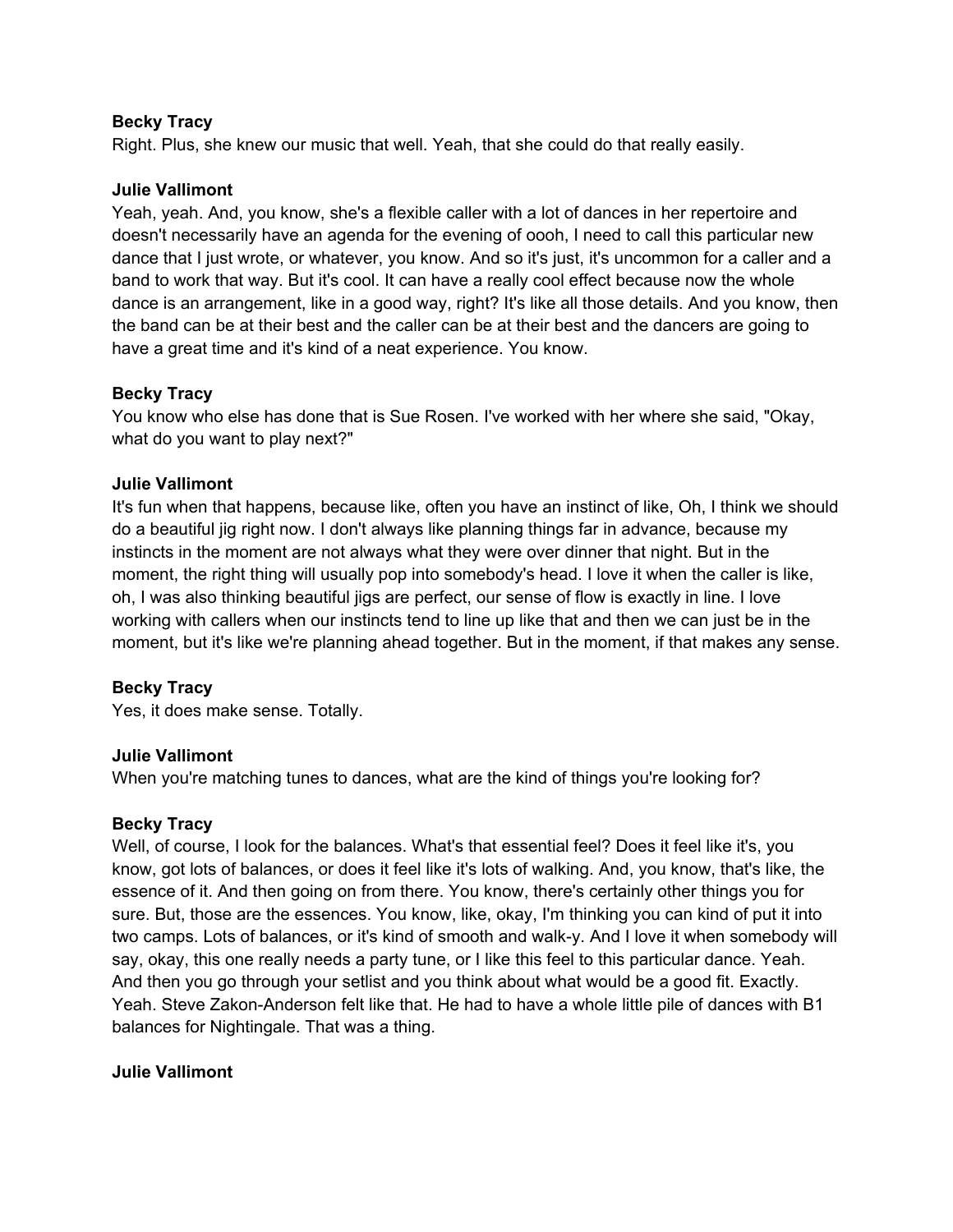I mean, it is unsatisfying if the tune really drives to the B1 like there's a nice IV chord on B1 or something and then the dance doesn't do anything. It's a little unsatisfying. So I could see that.

## **Becky Tracy**

Right. And of course, it's not just the balances. But where are those balances? That's a main feature. Because certain tunes ask for balances in different places or certain arrangements, you know, what the band is doing, ask for balances in different places.

# **Julie Vallimont**

Yeah. Did you ever feel like you had some arrangements that were complex enough that it could throw off the dancers if you weren't careful about how you paired them with the dance?

# **Becky Tracy**

Now wait a minute. I know... if we, if we didn't pair it well with the dance, I know that that's true because of what Lisa said. But that's from a really, really, really long time ago so I'm only taking it on faith. The only time I really know that we screwed up a dance was when Keith wrote a tune once in the Caribbean, and he thought it was straight and it was crooked.

# **Julie Vallimont**

Oh, well, hello.

# **Becky Tracy**

And so we couldn't figure out why the dancers were always moving.

# **Julie Vallimont**

Oh, that's funny.

## **Becky Tracy**

So then he fixed the tune, but he called the tune the Missing Beat.

## **Julie Vallimont**

Yes, right. Because you had to take one out or add one in depending on ...

## **Becky Tracy**

I think there was a missing beat originally, I think that's what it was.

## **Julie Vallimont**

A crooked tune can feel so normal if it's like a good crooked tune and it just says what it needs to say. You don't even notice!

## **Becky Tracy**

Right. Keith has certainly written those tunes that have that feel of being crooked, but they're actually straight. So there's certain tunes that are a little bit wild, but they come out in the end.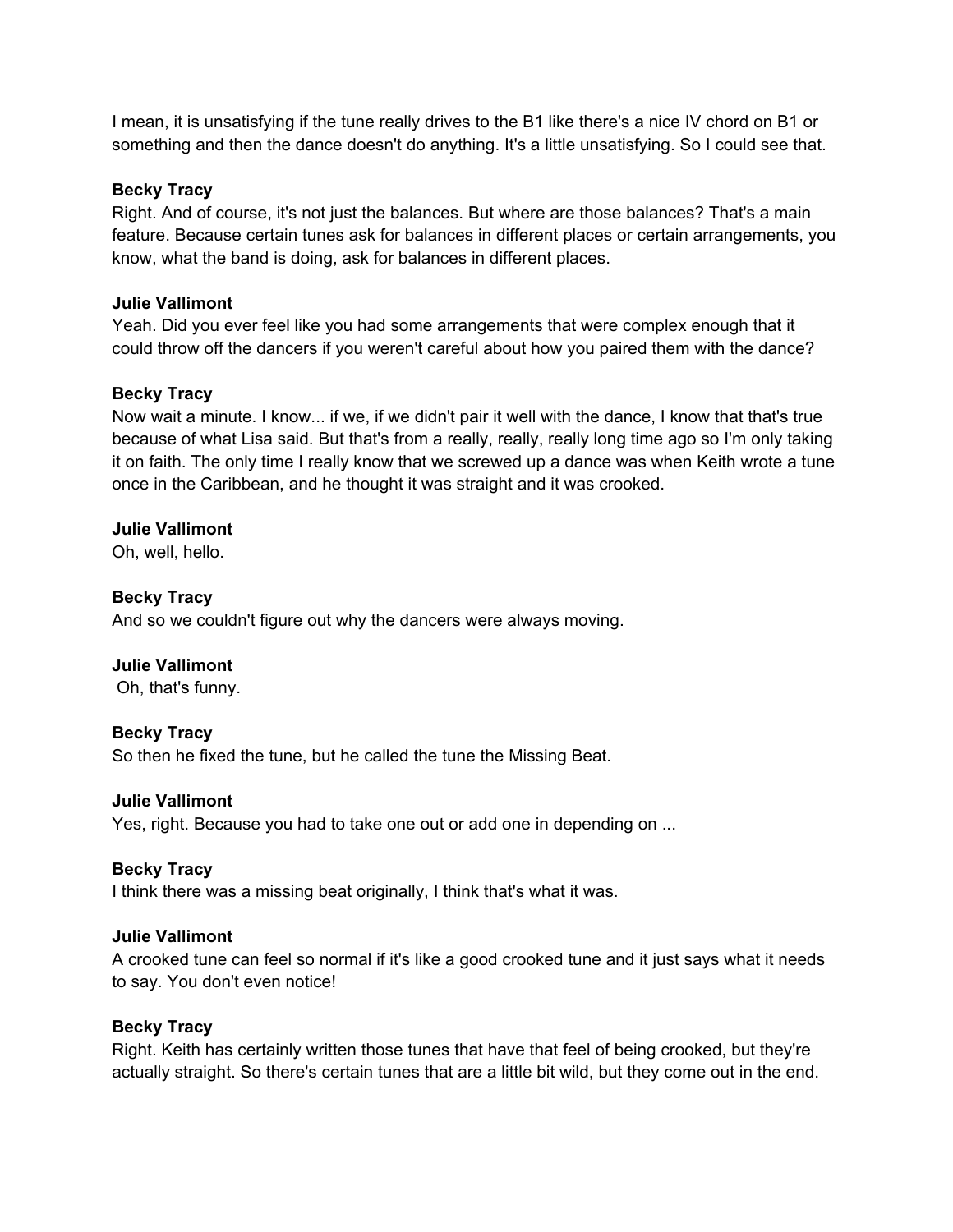How do New England tunes fit into your repertoire?

#### **Becky Tracy**

How do they fit in? That's a really good question. I love them. How's that for a start?

#### **Julie Vallimont**

That's a great start.

## **Becky Tracy**

I totally love New England tunes. It feels like something I can always come back to. I work on them. I actually don't play a lot of them out because of some of the keys. But I always love them and some people don't. Some people who think of me like, playing with Nightingale, playing with Wild Asparagus like [fancy] bands, that I'm not actually into the sort of old New England repertoire, but I am. If you asked me, or you did in fact, one of your prompts was, what's a favorite tune. Opera Reel comes to the forefront of my brain, as like, a tune I could always... I could just always play the Opera Reel and be a happy person. It's just a great tune, and it's great for dancing.

#### **Julie Vallimont**

I love that tune. It's so beautiful, and has a great storyline. Just a great tune.

#### **Becky Tracy**

I have to say, I think with the people that I have bands that I'm working with, for the most part, we play other stuff, and maybe a token New England tune. But there was a period where Wild Asparagus went through this phase for maybe a couple of years, where every dance, we would have one to one set of tunes where we just created on the fly and the rule was... it's like a game. The rule was it had to be some New England tunes thrown together and that was always wickedly fun.

#### **Julie Vallimont**

Yeah, stay in touch with your roots. What are the some of the tunes that might make an appearance during a set like that?

## **Becky Tracy**

Lamplighters might show up. Fisher's Hornpipe, in F because I like it in F, only because I like it in F. What else might show up? I don't think Forester's would show up even though I love playing that tune. Sometimes Allie Crocker with it sort of played AABB instead of ABB. Batchelder's.

## **Julie Vallimont**

Another nice F tune.

**Becky Tracy**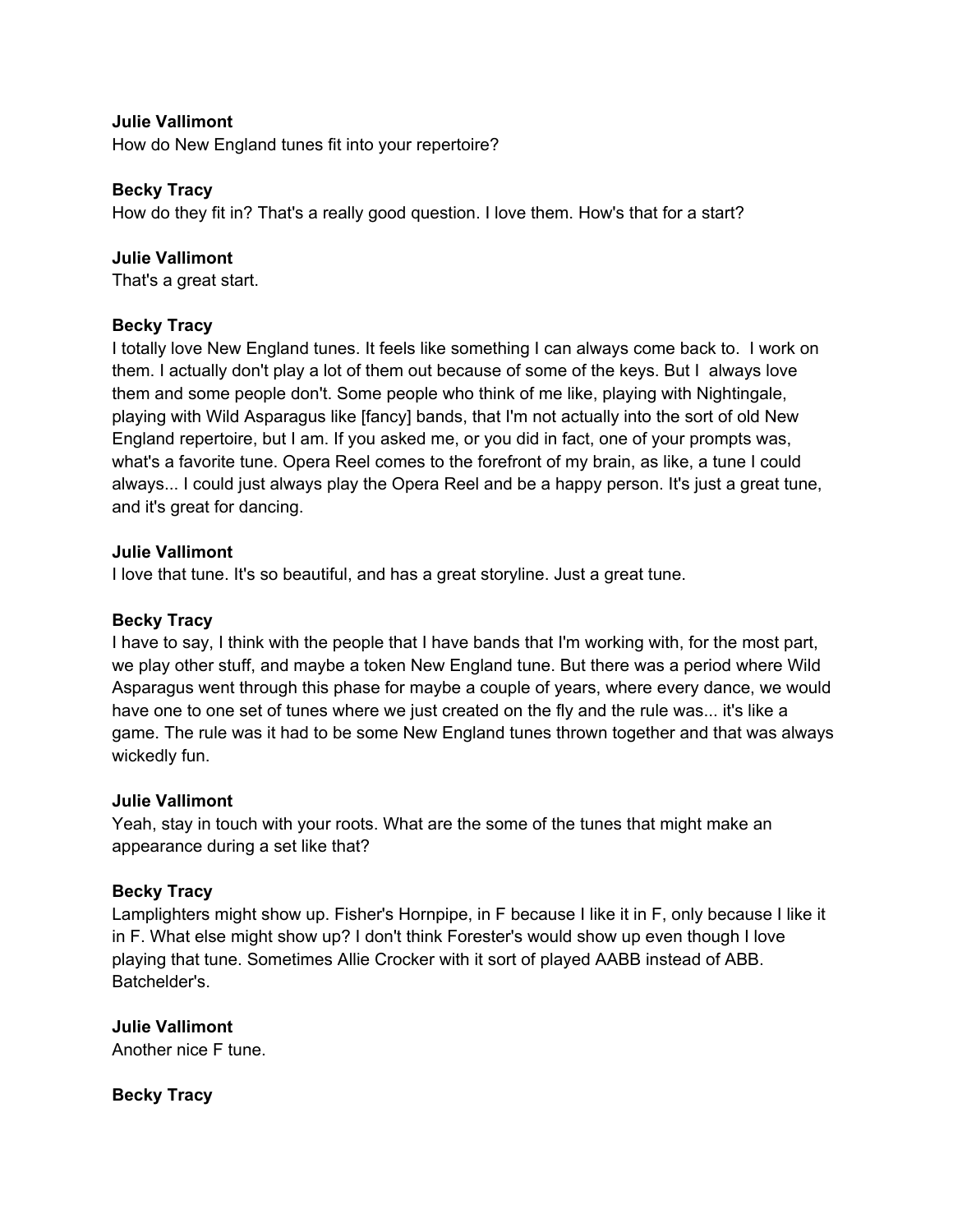Quindaro. Lots of tunes.

#### **Julie Vallimont**

It's interesting, I ask so many musicians, or fiddlers even, what do you think about New England tunes? A lot of people say, well, I love them but we don't play them very often for contra dances. Or I love them, but my band doesn't play them. It's like that seems to be a phenomenon. I don't know if it's that they don't fit as well to the kind of arrangement treatments that bands want to do with them or they don't have sexy chords or their melodies are simpler or different, or...

# **Becky Tracy**

I don't know about the melodies being simpler or different.

## **Julie Vallimont**

Because I think some of them are elaborate and beautiful.

## **Becky Tracy**

Sometimes the chords are actually a lot. There's a lot to them sometimes. I think some bands get a direction, the band becomes defined in a certain way. So there are bands, Old New England, that define themselves as we are a New England band. But, Wild Asparagus went through a phase before my time when they had Kerry Elkin playing and he kind of shaped the direction of the band into a more Irish vein. The band has since taken some detours. But they had started in a very, very New England roots, like their roots were serious New England roots. And Kerry kind of pushed them in that direction. And of course, for David who plays the flute, that's pretty attractive. Those Irish tunes are very attractive and I was playing Irish music, so I fit right into that. I think sometimes a band has just sort of its defining characteristic. And maybe we haven't, like in workshops pushed those New England tunes as much. I know at NHMC, which is Northeast Heritage Music Camp, which we affectionately call "NaHumka", because anyway ... This past time, we had this lovely New England... whole session on favorite New England tunes. It was great and nobody knew them. They didn't know them, they were so happy to learn these New England tunes. There were people there that I thought, oh, no, I'm going to bring up a tune and these people are going to know it for sure. They didn't. It was fun. I think we did like four tunes or something.

#### **Julie Vallimont**

Yeah, we gotta keep those tunes around. It's just an interesting thing to explore.

## **Becky Tracy**

But there's also places where the New England tunes are rebounding and very happy. For instance, in the Belfast, Maine region, there's a kitchen junket of Maine tunes and New England tunes, and they're really happy to play those old tunes anytime.

## **Julie Vallimont**

The whole Maine fiddle Camp scene, there's so many different genres of fiddle styles at Maine Fiddle Camp. But New England, I feel like that's one of the few places where New England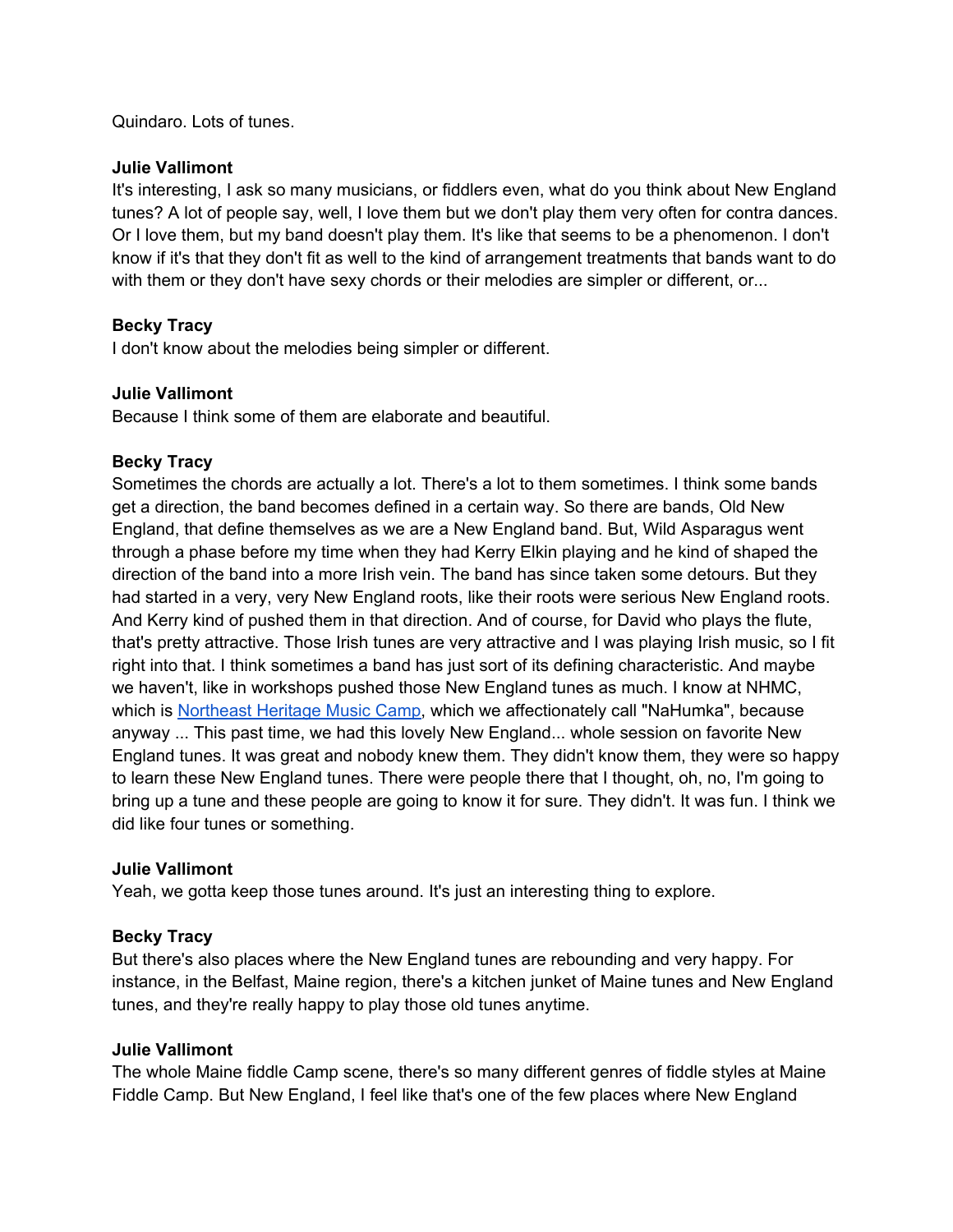fiddle tunes are treated on the same level as the Irish tunes and the Scottish tunes and Cape Breton tunes and the old time tunes, and they're just as cool. Did you ever feel in a performing setting, like if you're touring and you're a band from New England, did you ever feel like New England tunes are perceived as being less cool when you're traveling? Versus like Irish tunes or French tunes or things like that?

# **Becky Tracy**

It's funny, because I haven't. I haven't thought about that.

# **Julie Vallimont**

Yeah, I mean, it's a weirdly leading question. I'm not trying to imply that people think New England tunes are less cool. But I'm just trying to sort out in my head why so many contra bands love New England tunes and don't play them. I think it's like, you can grow up as an Irish fiddler, or you go to Irish sessions or French Canadian sessions, but there aren't a lot of New England sessions. In most of the country, in New Hampshire or Massachusetts or like David Kaynor's dances, there are lots of places where those things could happen. But maybe it's just not an identity that a lot of fiddlers grew up with because maybe there's no, like, Natalie MacMaster of New England tunes. Some people it's like Riverdance was their first exposure to Irish music, but whatever it is, that turns you on to a certain fiddle style maybe that doesn't happen for New England tunes in the same way. I don't know.

# **Becky Tracy**

So there is this phenomenon of Celtic, the word Celtic with its fancy C and everything, it has a real ... There's definitely the mainstream person knows what you're talking about. But New England fiddle tunes, even though I live in Vermont, and people hear fiddle music, the average New Englander isn't really going to associate with what that means. Maybe in the past, they did, because there used to be the fiddle contest, that used to be a big thing all over the place. There used to be a lot more of those happening and people going out to them. I think fiddle music, people would identify more with that. Okay, so I'm actually looking a little bit more broadly, but I think it affects our musicians as well. I'm looking at the populace in general and you're looking at why do bands not play so much New England tunes, but I'll tell you this, Asparagus has been getting together, not to rehearse, but to play tunes lately, and the tunes we've been playing have been a lot of New England tunes. We mix it up. It's this big slice of kind of Wild Asparagus from its roots to the present. It's sort of like a game in that we each get to choose whatever it is that we want to play, and we're allowed to start any tune that we want to start and those New England tunes have been showing up a lot.

## **Julie Vallimont**

Yeah. They're fun to play. They feel good when you play them.

## **Becky Tracy**

Yeah. And some of them like the Irish American Reel feel good when you finally get them.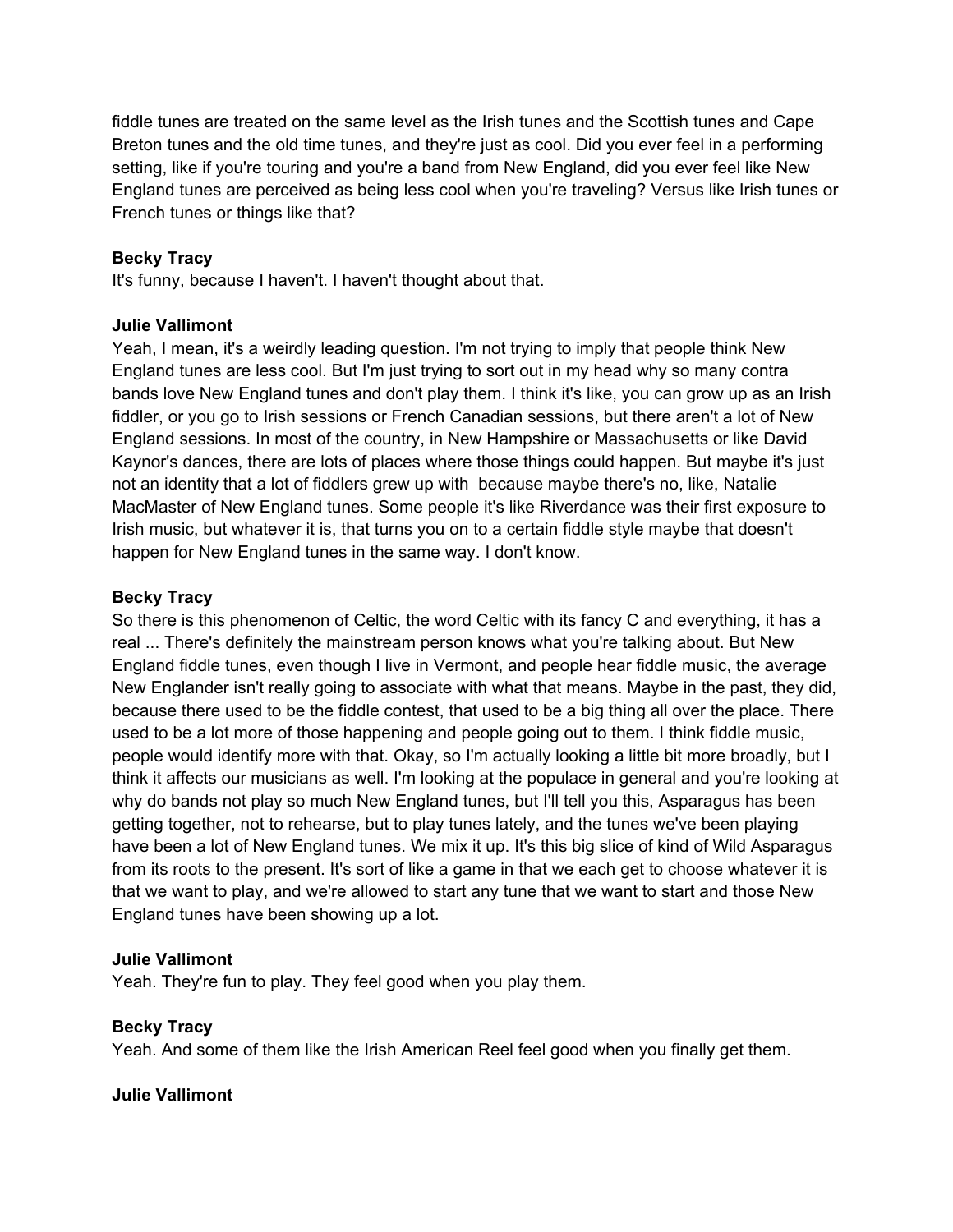Yeah, I mean, there's finger twisters there for sure, those squirrelly tunes in the New England feeling repertoire. So do you have any thoughts about the future of contra dance music as a living tradition? You've seen it change so much over the decades, where do you think it might go? What are your thoughts on tradition?

# **Becky Tracy**

My experience, right? I'm just going back a little bit. I'm going back to look at what my experience with the New England contra dance music has been or contra dance music. I've seen that it seems to have, there's always bands that are sort of really rooted in the old. And then there's bands that are trying out all kinds of things. What do I think about the future? I'm going to be a very interested bystander, but I do think that probably we'll have some bands rooted in the old and then other bands, taking in whatever, from either mainstream, or other influences there are, and creating new cool stuff for us to dance to.

# **Julie Vallimont**

And they're both good. Did you ever, like, think about tradition, or worry about whether something was traditional or not when you were thinking of arrangements or trying out new things?

# **Becky Tracy**

Before, before starting up with Nightingale and Wild Asparagus, the bands that I was playing with were far more traditional for the most part, with maybe a tune or two thrown in from players of the band and that's as untraditional as we got. When I joined these other bands, I was kind of the one who maybe even knew the least about contra dancing. I mean, I went contra dancing, but I didn't even necessarily know all the bands. I had been to Swallowtail once. I had never been to a Wild Asparagus contra dance in my life before I joined the band. So I wasn't necessarily in the know and I think I was following the lead of other members of the band, who are far more experienced than I was. In some ways I had experience, I grew up dancing, I had lots of experience. But in other senses, I didn't really know the scene as it was, at the time, the big scene, so I didn't think about that. And do I think about it now? Like, is it traditional enough? No, I don't think about it now. No, I don't I don't think about that. I want it to be good for dancing.

## **Julie Vallimont**

That's a living tradition, is that you don't have to think about it. But keeping that essence of having it be good for dancing, to me, maybe that's the traditional part, right? Is that it just still has to serve the purpose. But your music brings joy to lots of people in so many different forms. It's just amazing. This has been so wonderful to talk to you. Is there anything else that you want to talk about?

# **Becky Tracy**

Is there anything I want to talk about? Is there anything that needs to be talked about? I just want to say there was one thing about talking about venues, places that we've played, you had that prompt, like, is there any favorite place? I thought about how amazing it is that I get to go to the Caribbean every year and play there. There's a sea breeze. I mean, it's incredible to play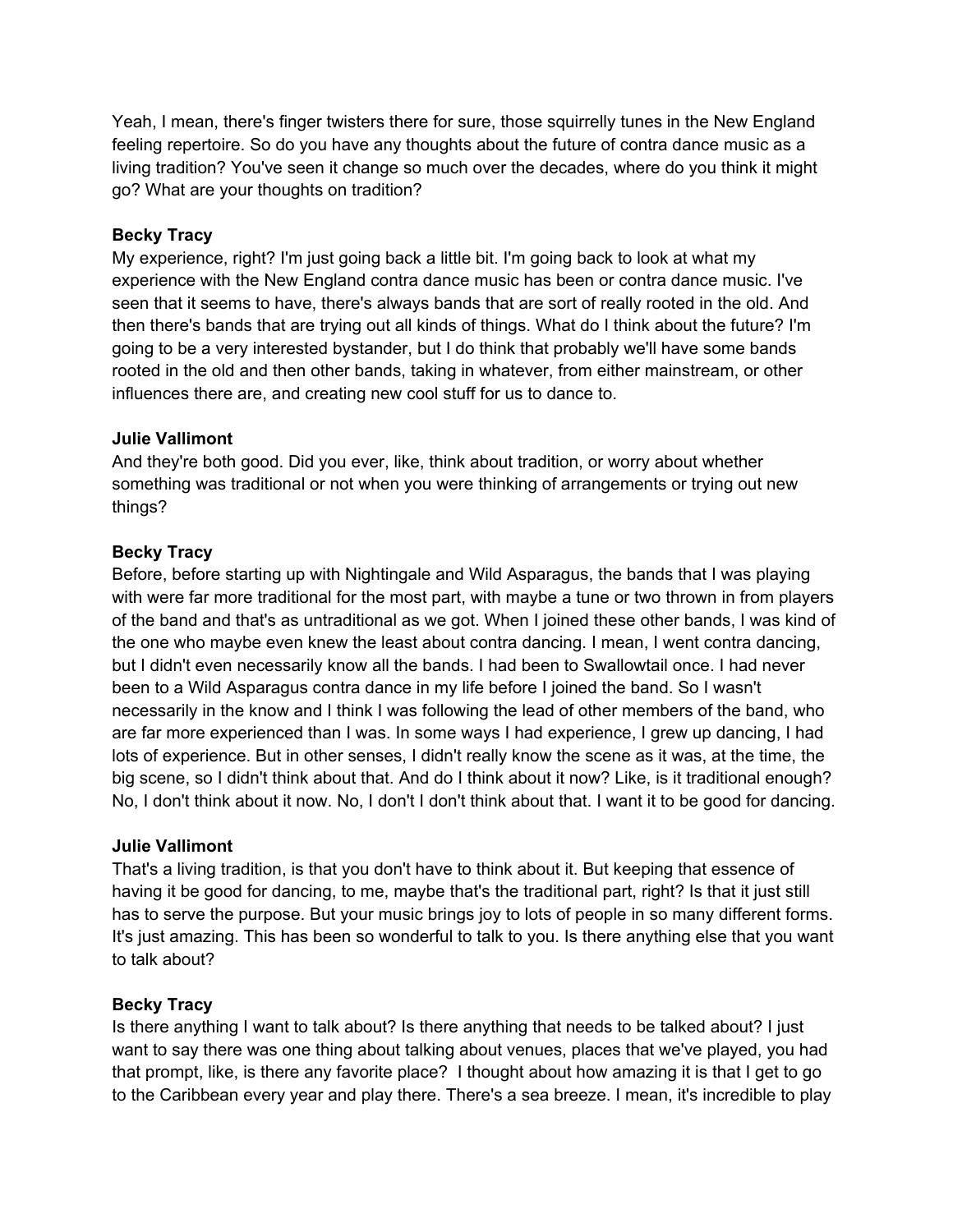in the Caribbean. But you know what, there's nothing like playing in the Guiding Star Grange at your home dance with your home people. It's an incredible feeling. I think that's the one thing I wanted to say. Because I was sparking. I was thinking about all these sort of amazing things, places that I've been able to go and people I have been able to play for and wonderful communities that I've been able to go back to and play for them. It's all incredible. But then coming home is really wonderful and I really look forward to that, to playing there. Especially again.

## **Julie Vallimont**

Yeah, it's gonna be amazing. That feeling of home, that home dance, what an amazing hall and space to be your home dance. So great. So many things have happened in that hall, the floor and the walls and the ceiling are steeped with memories and energy and everything else.

## **Becky Tracy**

Yeah, a favorite thing of mine to do is to go and like find Ray Sebold's various videos that he has in that hall from various times. It just brings me back, before they redid the walls.

#### **Julie Vallimont**

And when they still had that mural on the back of the stage.

#### **Becky Tracy**

Yeah. I loved that.

#### **Julie Vallimont**

I loved the mural, it's so beautiful now, the stage is gorgeous. But there is this kind of quaint folksiness about that mural. It made it easier to sit on stage and watch, which is one of the things I loved about that hall. It's one of the few places where you could sit on stage behind the band and kind of hang out and that was okay. And something about the folksy mural made it easier to do that, it didn't feel too fancy. It's a very welcoming spirit. But of course, the hall is gorgeous and wonderful and welcoming now in a different way.

#### **Becky Tracy**

Exactly. Accessible.

#### **Julie Vallimont**

Yes. It is accessible. Yes, they put in wheelchair lifts and I've watched a few people using them, including myself. How can a dance feel like your home dance if you can't get to it? Accessibility is such an important part of building a community. It's necessary and that's also great. Kudos.

## **Becky Tracy**

Yes, definitely. Okay, well, this has been delightful. Thank you, Julie.